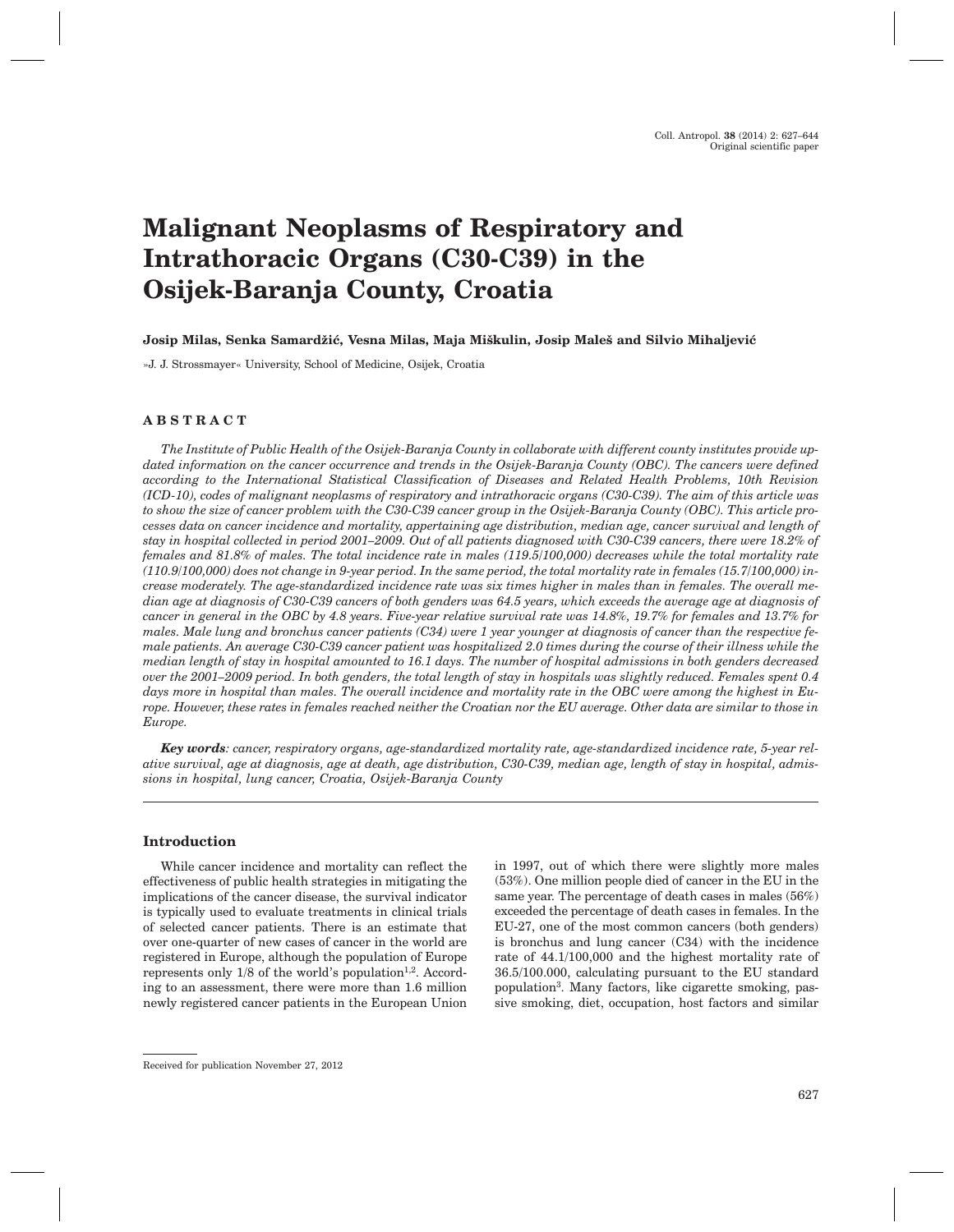may exercise influence on C30-C39 cancers incidence and mortality rate in both genders<sup>4</sup>.

The life expectancy of smokers is at least a decade shorter than that of non-smokers<sup>5</sup>. There is a study on the influence of human papilloma virus on the occurrence of lung cancer in Croatia. The data obtained in this study have indicated low prevalence of HPV in patients with lung carcinomas and its contribution to the development of lung carcinomas<sup>6</sup>. In the USA, the incidence rate of lung and bronchus (second position) cancer declined significantly in males (from 102/100,000 in 1984 to 73.6 in 2004). Nowadays in females, the rate is approaching a plateau after a long period of increase. In the USA, the 5-year survival rate is only 15%7,8. In Osijek-Baranja County (OBC), C30-C39 was the second most common cancer in both genders and in males separately (the incidence rate of 64 and 125/100,000, respectively) while in females, this cancer group was in the fifth position (the incidence rate was 19/100,000). This cancer group revealed a six-fold disparity in the incidence rate between males and females. Moreover, the mortality rate in males was seven times higher than in females<sup>9</sup>. In Croatia, the age-standardised incidence and mortality rates (both genders) diagnosed with the malignant neoplasm of trachea, bronchus and lung were 52.5/100,000 and 49.7/ 100,000, respectively10. In the OBC, the C30-C39 cancers in both genders were the most common fatal cancer<sup>9</sup>.

The goal of this paper is to stress the complexity of the issue and its influence on the health care system regarding cancers of respiratory organs in the OBC in the period from 2001 to 2006. General information on this cancer group has so far existed only on the national level and only for particular sites. This means that this is the first paper that elaborates the issue of cancer group C30-C39 at a county level in Croatia.

#### **Materials and Methods**

#### *Data source*

Although the representativeness of their data might be challenged, mandatory county hospitals data reports, IPHO, county bureaus of statistics and the County Register of Deaths still represent the only available source of information on the profile of cancer in the OBC. All data from the 2001–2009 period originate from these institutions. Data obtained from the mandatory hospital reports are accompanied with personal identification number which represents a unique key for making connection with other data obtained from various administrative bodies in the OBC and their integration into a single database. It was used the unique identification number of each person that had the role of the key parameter of linking data from different sources and different reports. That way, every patient got their chronology of hospitalization.

The cohort studied in this article included all people with cancer who were registered as the patients in one of two hospitals in the OBC in the time period from 2001 to 2009 (follow up period from 1996 to 2010). Based on these sources, a database of people who were hospitalized in the area of the OBC for any reason whatsoever (including cancer) has been generated $11,12$ . The data on each of the hospitalized patients have been supplemented with data obtained from the Register of Deaths.

Data on every person with cancer are accompanied with their chronological order of illness and hospitalization. The database are involved all hospitalizations and all data on ONKO or BSL forms (mandatory statistical patterns for all hospitalized patients in Croatia). The ONKO form is mandatory statistical reports on every hospitalized cancer patients in Croatia. The BSL form is

| TABLE 1                                                                             |  |
|-------------------------------------------------------------------------------------|--|
| THE MEDIAN AGE AT DIAGNOSIS AND AT DEATH FOR MALIGNANT NEOPLASMS OF RESPIRATORY AND |  |
| INTRATHORACIC ORGANS (C30-C39) IN THE OBC. PERIOD 2001-2009                         |  |

|                                  | Males, MADg |      |      |      |            |      |              |      |      |      |                                         |  |  |
|----------------------------------|-------------|------|------|------|------------|------|--------------|------|------|------|-----------------------------------------|--|--|
| $ICD-10$                         | Age         | 2001 | 2002 | 2003 | 2004       | 2005 | 2006         | 2007 | 2008 | 2009 | Correlation Coeffi-<br>cient (strength) |  |  |
| C34                              | $65+$       | 70.5 | 72.3 | 72.0 | 71.9       | 73.7 | 72.8         | 72.9 | 72.6 | 73.0 | $y=71.01x0.013$<br>$R^2 = 0.632$        |  |  |
| C30-C39                          | $65+$       | 70.8 | 72.7 | 71.9 | 72.0       | 73.5 | 72.7         | 73.0 | 72.6 | 73.5 | $y=71.18x0.013$<br>$R^2 = 0.619$        |  |  |
|                                  |             |      |      |      | Males, MAD |      |              |      |      |      |                                         |  |  |
| C34                              | $65+$       | 71.5 | 72.3 | 72.1 | 72.5       | 73.7 | 73.7         | 73.0 | 73.0 | 73.2 | $y = 71.57x0.011$<br>$R^2 = 0.690$      |  |  |
| C30-C39                          | $65+$       | 71.8 | 72.6 | 72.2 | 72.4       | 73.6 | 73.8         | 72.9 | 73.0 | 73.9 | $y = 71.74x0.011$<br>$R^2 = 0.631$      |  |  |
|                                  |             |      |      |      |            |      | Females, MAD |      |      |      |                                         |  |  |
| C <sub>30</sub> -C <sub>39</sub> | 45-64       | 54.8 | 56.2 | 56.7 | 55.8       | 57.0 | 57.2         | 56.6 | 56.7 | 57.6 | $y = 55.16x0.017$<br>$R^2 = 0.677$      |  |  |

Only cancer sites with strong and very strong correlation coefficient of determination (strength), MADg – median age at diagnosis, MAD – median age at death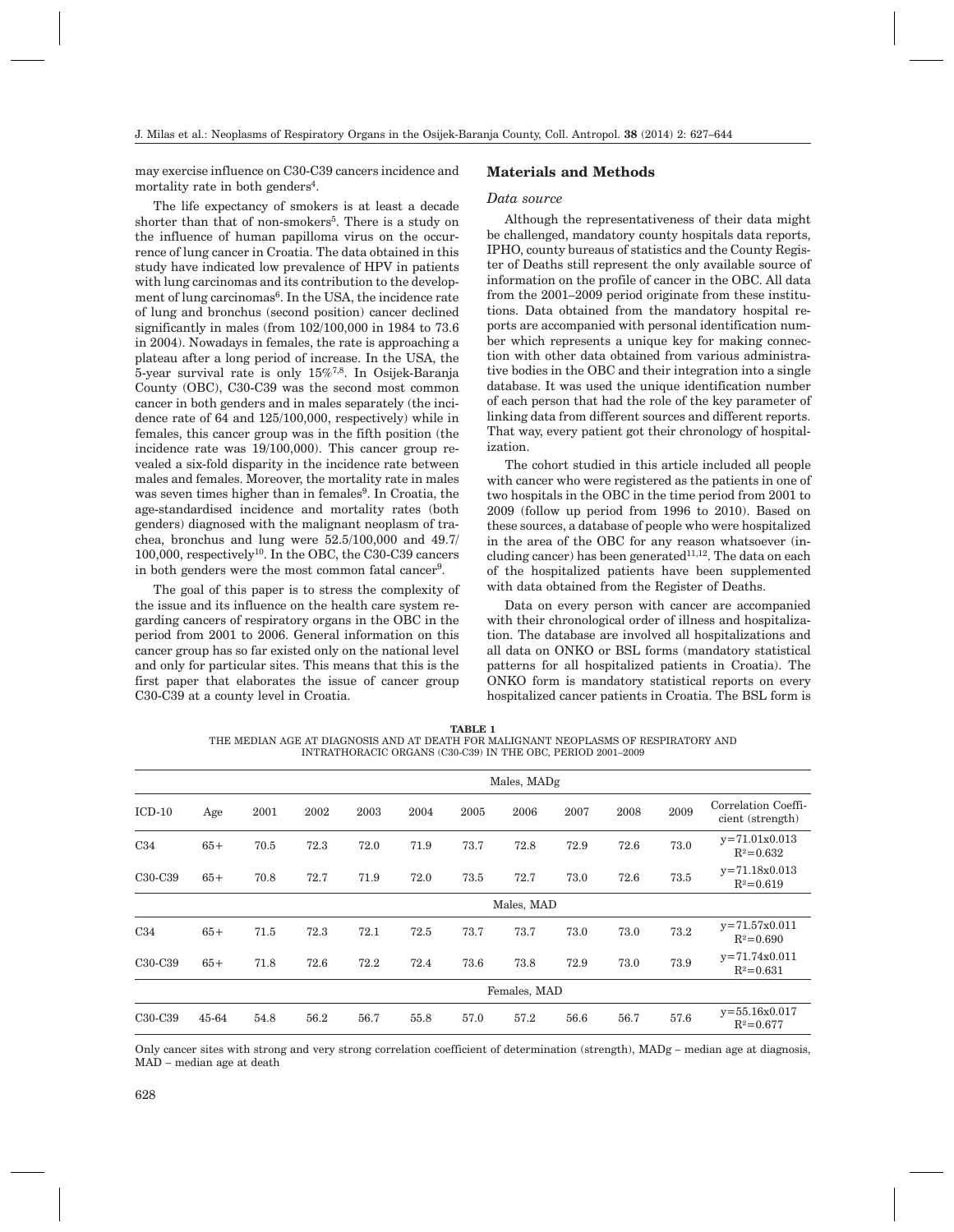

*Fig. 1. The median age of cancer patients at diagnosis (MADg) and at death (MAD) by primary cancer site (C30-C39 in the OBC, period 2001-2009. The rising trendlines in males suggest that a very strong and extremely dependable relationship exist between the MADg* and years,  $R^2=0.869$  ( $R^2>0.80$ ) and a moderate between the MAD and years,  $R^2=0.423$  ( $R^2>0.16<0.49$ . No relationship in females,  $R^2$ =0.066 and  $R^2$ =0.001 ( $R^2$ <0.16). MA – median age.

a mandatory statistical report on every hospitalized person, regardless of the causes of hospitalization. All cancer patients are hospitalized in the state-owned (public) hospitals since there are still the only hospitals here.

#### *Statistical analysis*

The cancer group of malignant neoplasms of respiratory and intrathoracic organs, codes C30-C39, was classified according to the International Statistical Classification of Diseases and Related Health Problems,  $10^{th}$  Revision, Version for 2010 (ICD-10). The cancer incidence and mortality estimates in the period from 2001 to 2009 were prepared for all cancers based on gender and for age groups  $0-19$ ,  $20-44$ ,  $45-64$ ,  $65+$  by the year at diagnosis and at death of cancer. Based on the 2001 census, the analysis covered a total population of 330.506 people in the OBC. The Croatian National Health Insurance is a universal health insurance that covers all or almost all the costs (depends on personal participation) of treatment of Croatian citizens and provides them with the same chances of recovery. Therefore, in this article we write about the entire population of cancer patients treated in the OBC.

Descriptive statistics were used for both age and gender. The survival rates denote the outcome up to 5 years after diagnosis for cancer patients who were diagnosed during the 2001–2005 period. All survival estimates were age-adjusted, on the basis of four age groups: 0–19, 20–44, 45–64, 65+ years. The analyses were conducted using age-specific rates, the age-standardization-direct method and 95% confidence intervals (95% CI). The standardized incidence and mortality ratios as well as the 95% confidence intervals were calculated for C30- C39 pursuant to the year at diagnosis and at death of cancer. Also, both ratios were stratified by year at diagnosis of cancer, age and gender. The median age was the observation ranked in the middle; that is 50% of patients are diagnosed at an older age and 50% are diagnosed at a younger age compared to the median. The EU standard population was used in the analysis<sup>13</sup>. The length of stay was determined according to the date of admission and to the date of discharge with regard to the index admission. The SAS statistical package (version 9.1, SAS Institute INC., Cary, NC, SAD) was used for statistical analysis $14$ and Microsoft® Office Excel® 2007.

#### **Results**

From 2001 to 2009, a total of 2,124 people were registered with cancer C30-C39 and treated at the two hospitals in the OBC. Among them, there were 18.2% (386) of females and 81.8% (1,738) of males.

In the 2001–2009 period, the median age at diagnosis of C30-C39 cancers was 64.5 years.. The median age in males was 64.7 years. Females were later diagnosed with this group of cancer by 0.1 years (64.8 years). Both genders seeing as a whole were characterized by a time shift at diagnosis to an older median age (Table 1, Figure 1 and 2). Considering males, this shift was extremely strong  $(R^2=0.869,$  Figure 1) while in females, this shift was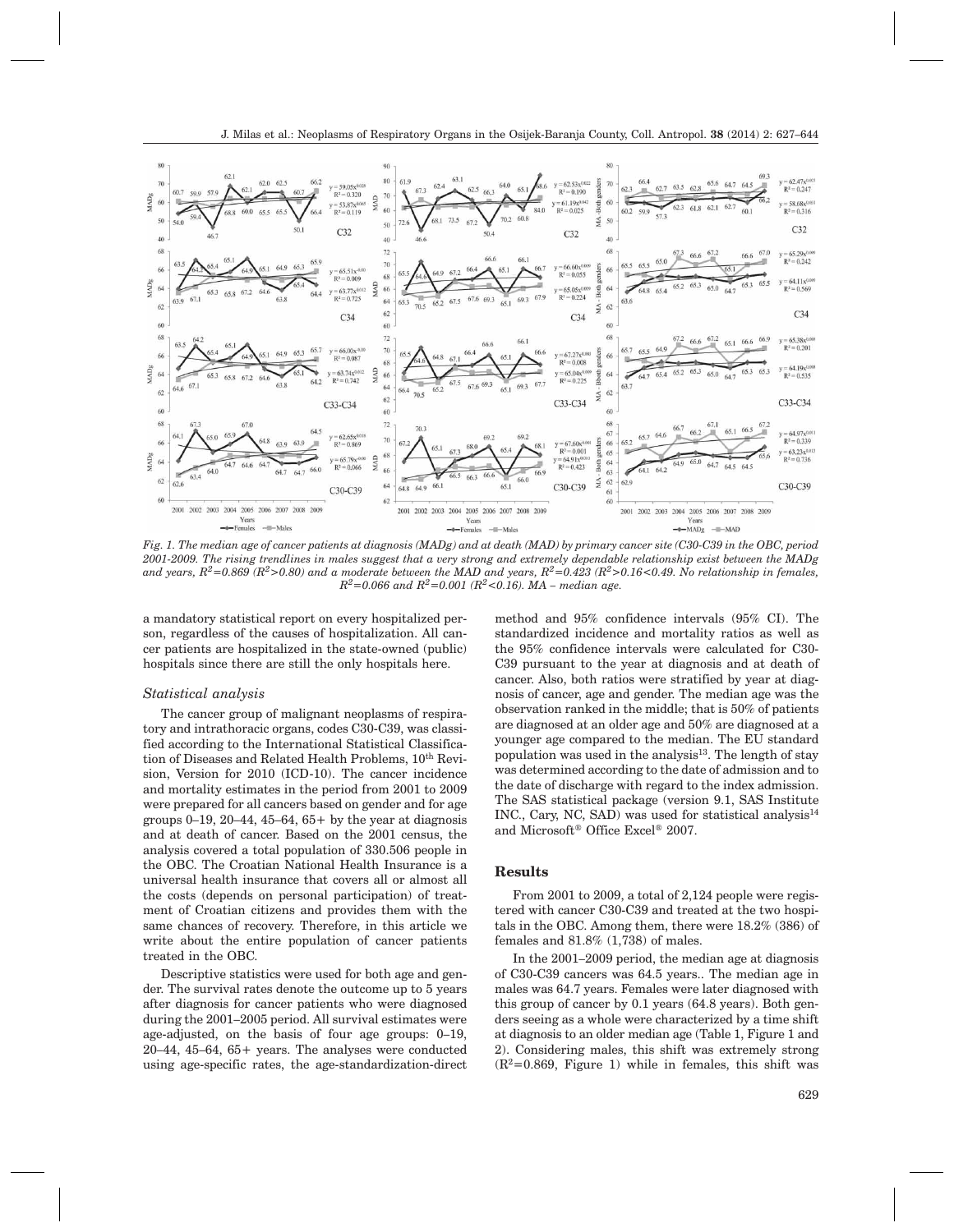

*Fig. 2. The median by age groups of cancer patients at diagnosis (MADg) by primary cancer site C30-C39 (selected sites) in the OBC, period 2001–2009. The rising trendline suggests that a strong relationship exists in males for C34 (malignant neoplasm of bronchus and lung) of age 65+ between the MADg and years, R2=0.632 (R2>0.48<0.81).*



*Fig. 3. The median by age groups of cancer patients at death (MAD) by primary cancer site C30-C39 (selected sites) in the OBC, period* 2001–2009. The rising trendlines suggest that strong and moderate relationships exists for C34 ( $R^2$ =0.690 and  $R^2$ =0.410, respectively) and C30-C39 ( $R^2$  =0.631 and  $R^2$  =0.401, respectively) cancer sites of ages 65+ and 45–65 between the MAD and years in males and *strong relationship for C30-C39 in females of age 45–64 (R2=0.677).*

barely opposite  $(R^2=0.066)$ . The malignant neoplasm of bronchus and lung (C34) as the most common cancer in C30-C39 cancer group (79.4% of all cases) was featured by a strong shift to an older median age  $(R^2=0.725, Fig$ ures 1 and 2) during 9-years observed period.

The overall median age at death (MAD) was 66.2 years. It exceeded the median age at diagnosis of C30- C39 cancers by 1.7 years. In females, this difference was 3.2 years (68.0 years) while in males (66.0 years) the difference was 1.3 years.

Table 1 presents data about the trend of the median age for the selected cancer sites and patient age. The

strength of rising trendlines of the median age at diagnosis and at death in males, in the nine-year period of cancer of bronchus and lung  $(C34, R^2=0.632)$  as well as in group of cancer C30-C39  $(R^2=0.619)$  were strong, suggests that males aged 65+ years getting cancer later. Similar strong rising trendline was in females aged 45– 64 years at death  $(R^2=0.677,$  Table 1, Figures 1 and 3).

The overall incidence of new C30-C39 cancers were 236 cases/year (or 0.7 case/day) (Tables 2 and 3). The incidence rate decreased (moderately) in males  $(R^2=0.414)$ more then in females  $(R^2=0.038)$  (Figure 4). Every year, an average of 215 (or 0.6 case/day) patients died of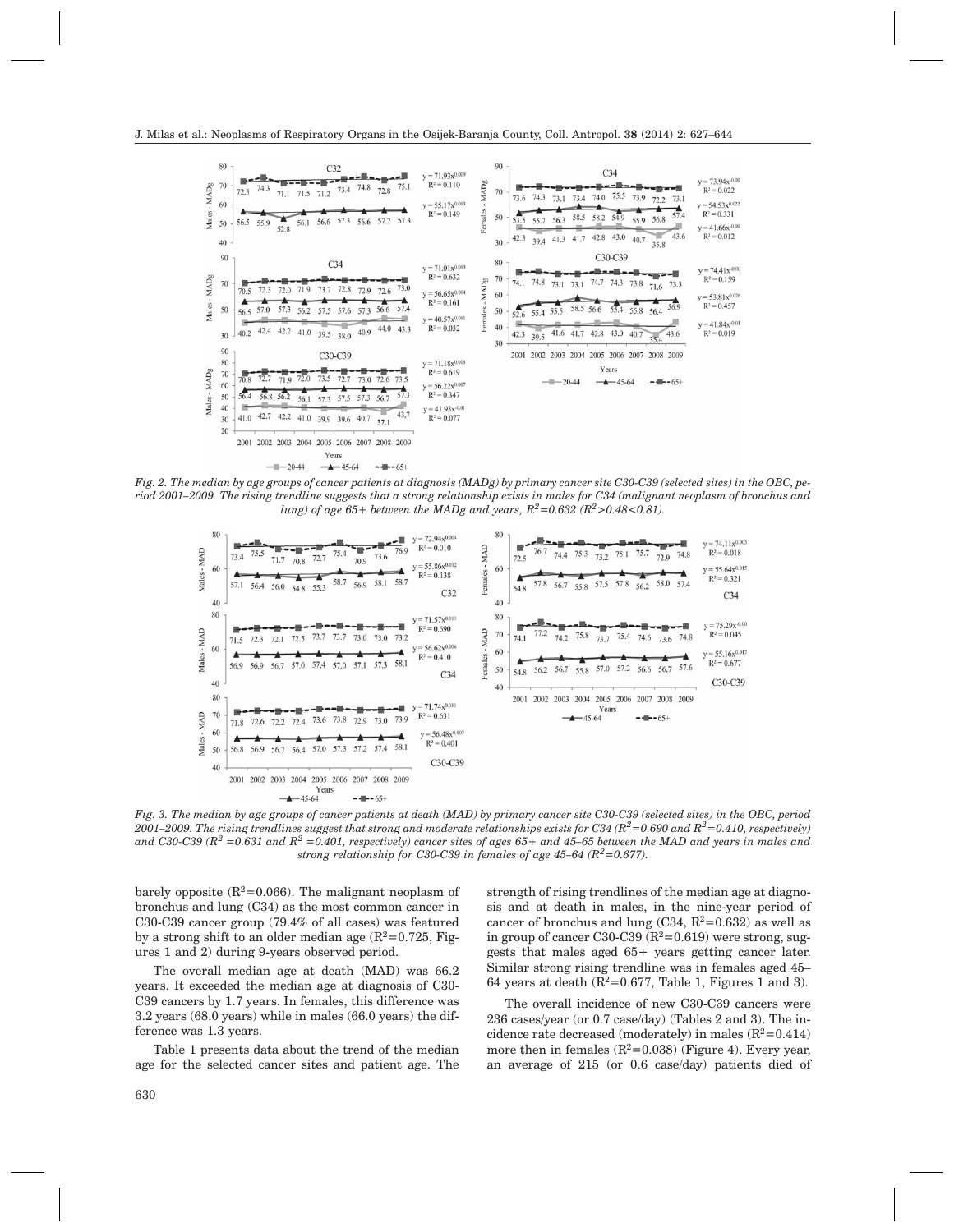**TABLE 2** HISTORICAL DATA ON C30-C39 CANCER AGE-STANDARDIZED INCIDENCE AND MORTALITY NUMBER AND RATE PER 100,000 (USING EU STANDARD POPULATION), PERIOD 2001–2009

|                            |     |            |    | Incidence  |     |              | Mortality |            |    |            |     |              |  |
|----------------------------|-----|------------|----|------------|-----|--------------|-----------|------------|----|------------|-----|--------------|--|
| Year of data<br>collection |     | Males      |    | Females    |     | Both genders |           | Males      |    | Females    |     | Both genders |  |
|                            | N   | <b>ASR</b> | N  | <b>ASR</b> | N   | <b>ASR</b>   | N         | <b>ASR</b> | N  | <b>ASR</b> | N   | <b>ASR</b>   |  |
| 2001                       | 198 | 122.4      | 43 | 19.4       | 241 | 62.4         | 169       | 104.5      | 27 | 11.6       | 196 | 49.8         |  |
| 2002                       | 225 | 139.4      | 53 | 22.6       | 278 | 72.6         | 183       | 113.1      | 31 | 13.0       | 214 | 54.5         |  |
| 2003                       | 195 | 120.8      | 50 | 21.8       | 245 | 63.0         | 166       | 102.7      | 47 | 21.7       | 213 | 55.1         |  |
| 2004                       | 208 | 128.5      | 31 | 13.3       | 239 | 60.7         | 179       | 110.5      | 36 | 15.5       | 215 | 53.4         |  |
| 2005                       | 206 | 127.5      | 44 | 19.4       | 250 | 65.0         | 219       | 135.5      | 32 | 13.8       | 251 | 64.2         |  |
| 2006                       | 179 | 110.8      | 43 | 20.0       | 222 | 57.6         | 160       | 98.9       | 38 | 16.1       | 198 | 50.0         |  |
| 2007                       | 192 | 118.8      | 41 | 19.1       | 233 | 60.7         | 192       | 118.9      | 40 | 18.3       | 232 | 60.1         |  |
| 2008                       | 164 | 101.5      | 33 | 14.7       | 197 | 50.9         | 180       | 111.3      | 31 | 12.7       | 211 | 53.7         |  |
| 2009                       | 171 | 105.8      | 48 | 22.3       | 219 | 56.2         | 166       | 102.7      | 43 | 18.4       | 209 | 53.0         |  |
| 2001-2009                  | 193 | 119.5      | 43 | 19.2       | 236 | 61.0         | 179       | 110.9      | 36 | 15.7       | 215 | 54.9         |  |

N – average number of cases per year, ASR – age-standardized rate (EU)



*Fig. 4. The cancer age-standardized incidence rate (ASIR) for cancer group C30-C39 in the period 2001–2009 in the OBC per 100,000 inhabitants using the EU standard population. The downward trendline in males suggest that moderate relationship exist between the ASIR and years for C30-C39 cancer group,*  $R^2$ =0.414 ( $R^2$ >0.16<0.49).

C30-C39 cancers in the OBC, which implies the mortality rate of 54.9/100,000. The increase in the mortality rate in females was slightly  $(R^2=0.190)$  while in males it was barely  $(R^2=0.015,$  Figure 5). The overall incidence and mortality rates in males (119.5 and 110.9/100,000, respectively) were six and seven times higher than the incidence and mortality rates in females (19.2 and 15.7/ 100,000, respectively) (Tables 2, 3 and 4).

The 2001–2009 age-standardised incidence rate of the C30-C39 cancer group in the OBC was 61.0/100,000, tak-



*Fig. 5. The cancer age-standardized mortality rate (ASMR) for cancer group C30-C39 in the period 2001–2009 in the OBC per 100,000 inhabitants using the EU standard population. The downward trendlines in females suggest moderate relationship exist between ASMR and years for C30-C39 cancer group, R2= 0.190 and for C32, R2=0.190 (R2>0.16<0.49).*

ing both genders into account (SD±4.0, 95% CI 53.15– 68.91), 119.5/100,000 for male patients (SD±8.58, 95% CI 102.68–136.31) and 19.2/100,000 for female patients  $(SD \pm 3.0, 95\% \text{ CI } 13.24 - 25.11)$ . The most frequent cancer site within the male population was malignant neoplasm of bronchus and lung (C34, 97.8/100,000), followed by the malignant neoplasm of larynx (C32, 19.1/100,000, Table 3). The same sites of cancer were present in the female population, but with a fivefold lower incidence rate (16.7 and 1.3/100,000, respectively). The incidence rate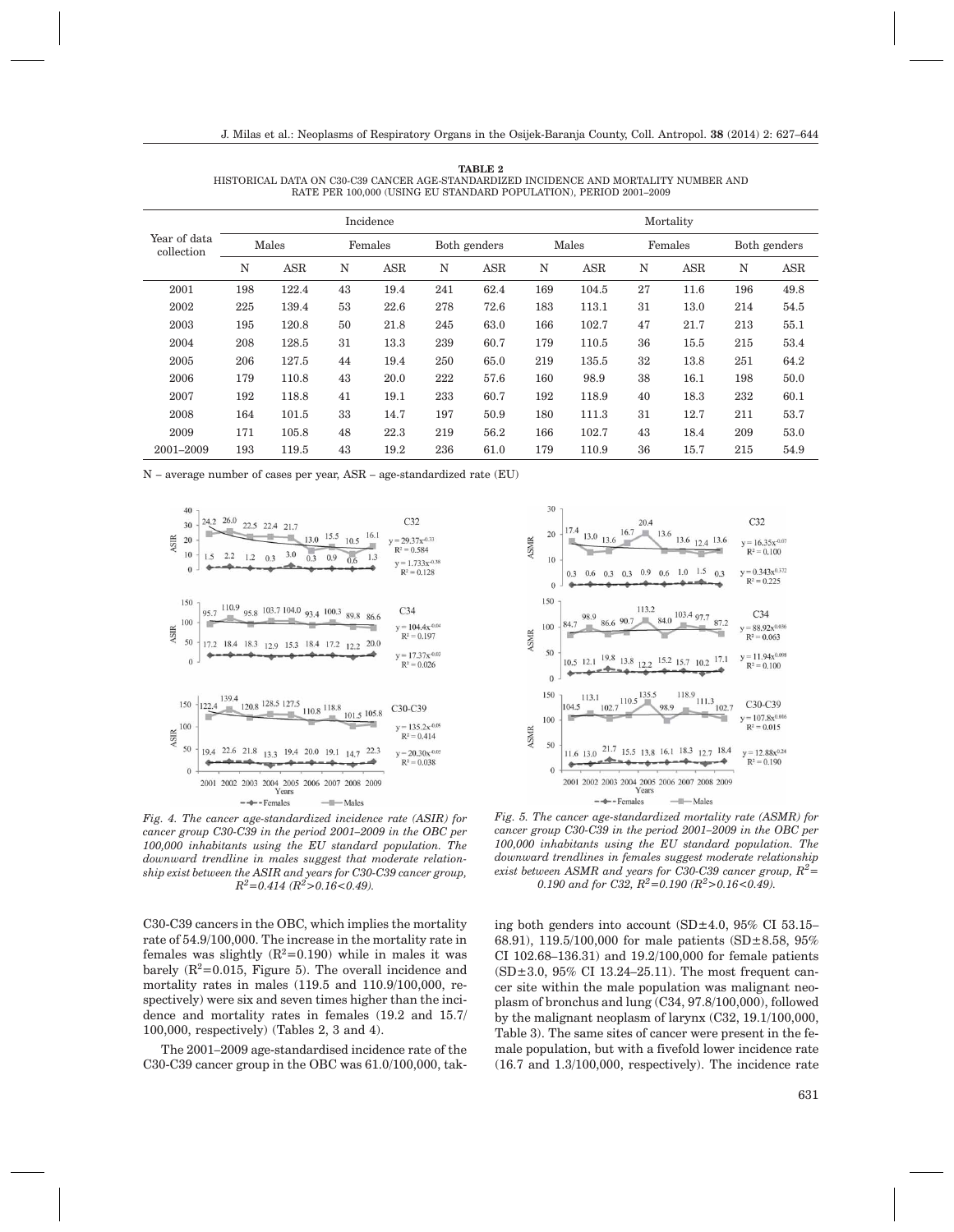|           |                                   |           |                          |                          |                          | Females           |                          |                          |                          |           |
|-----------|-----------------------------------|-----------|--------------------------|--------------------------|--------------------------|-------------------|--------------------------|--------------------------|--------------------------|-----------|
| $ICD-10$  | 2001                              | 2002      | 2003                     | 2004                     | $\,2005\,$               | 2006              | 2007                     | 2008                     | 2009                     | 2001-2009 |
| C30       | $\overline{\phantom{0}}$          | $1.6\,$   | $\rm 0.3$                | $\overline{a}$           | $\equiv$                 | $\overline{a}$    | $\equiv$                 | $\rm 0.3$                | $\rm 0.3$                | $0.3\,$   |
| $\rm C31$ | 0.3                               | $\equiv$  | 0.3                      | $\equiv$                 | 0.3                      | $\equiv$          | 0.9                      | 1.0                      | $\equiv$                 | 0.3       |
| C32       | $1.5\,$                           | 2.2       | $1.2\,$                  | 0.3                      | $3.0\,$                  | 0.3               | $0.9\,$                  | 0.6                      | 1.3                      | 1.3       |
| C33       | $\rm 0.3$                         | $\equiv$  | $\equiv$                 | $\overline{a}$           | $\equiv$                 | 0.6               | $\equiv$                 | 0.6                      | 0.6                      | 0.2       |
| C34       | 17.2                              | 18.4      | 18.3                     | 12.9                     | 15.3                     | 18.4              | 17.2                     | 12.2                     | 20.0                     | 16.7      |
| C37       | $\overline{\phantom{0}}$          | 0.3       | $\rm 0.3$                | $\qquad \qquad -$        | 0.3                      | 0.3               | $\overline{\phantom{0}}$ | $\overline{\phantom{0}}$ | $\overline{\phantom{0}}$ | 0.2       |
| C38       | L.                                | $\equiv$  | 0.9                      | $\overline{a}$           | 0.3                      | 0.3               | $\overline{a}$           | $\equiv$                 | $\overline{\phantom{0}}$ | 0.2       |
| C39       | $\hspace{0.1in} - \hspace{0.1in}$ | $\equiv$  | $\rm 0.3$                | $\qquad \qquad -$        | $\overline{\phantom{0}}$ | $\qquad \qquad -$ | $\overline{\phantom{a}}$ | $\overline{\phantom{a}}$ | $\overline{\phantom{a}}$ | 0.0       |
| C30-C31   | 0.3                               | 1.6       | 0.7                      | $\overline{\phantom{0}}$ | 0.3                      | $\equiv$          | 0.9                      | 1.3                      | 0.3                      | 0.6       |
| C33-C34   | 17.5                              | 18.4      | 18.3                     | 12.9                     | 15.3                     | 19.0              | 17.2                     | 12.8                     | 20.6                     | 16.9      |
| C30-C39   | 19.4                              | 22.6      | 21.8                     | 13.3                     | 19.4                     | 20.0              | 19.1                     | 14.7                     | 22.3                     | 19.2      |
|           |                                   |           |                          |                          |                          | Males             |                          |                          |                          |           |
| $ICD-10$  | 2001                              | 2002      | 2003                     | 2004                     | 2005                     | 2006              | 2007                     | 2008                     | 2009                     | 2001-2009 |
| C30       | $\overline{\phantom{0}}$          | $1.2\,$   | $\equiv$                 | $\overline{\phantom{a}}$ | 0.6                      | $0.6\,$           | 1.9                      | $\sim$                   | $\overline{\phantom{a}}$ | 0.5       |
| C31       | 1.2                               | $\equiv$  | 0.6                      | $\overline{\phantom{a}}$ | 1.2                      | 2.5               | 0.6                      | 0.6                      | 1.2                      | 0.9       |
| C32       | 24.2                              | 26.0      | $22.5\,$                 | 22.4                     | 21.7                     | 13.0              | 15.5                     | 10.5                     | 16.1                     | 19.1      |
| C33       | 0.6                               | 0.6       | 1.2                      | $\equiv$                 | $\equiv$                 | $\equiv$          | $\equiv$                 | $\equiv$                 | 1.3                      | 0.4       |
| C34       | 95.7                              | 110.9     | 95.8                     | 103.7                    | 104.0                    | 93.4              | 100.3                    | 89.8                     | 86.6                     | 97.8      |
| $\rm C38$ | $\overline{\phantom{0}}$          | 0.6       | $\overline{\phantom{m}}$ | 2.5                      | $\qquad \qquad -$        | 0.6               | 0.6                      | 0.6                      | 0.6                      | 0.6       |
| C39       | 0.6                               | $\equiv$  | 0.6                      | $\equiv$                 | $\equiv$                 | 0.6               | $\equiv$                 | $\equiv$                 | $\equiv$                 | 0.2       |
| $C30-C31$ | $1.2\,$                           | $1.2\,$   | $0.6\,$                  | $\equiv$                 | 1.8                      | $3.1\,$           | $2.5\,$                  | 0.6                      | 1.2                      | 1.4       |
| C33-C34   | $96.3\,$                          | 111.5     | $97.1\,$                 | 103.7                    | 104.0                    | 93.4              | 100.3                    | 89.8                     | 87.9                     | 98.2      |
| C30-C39   | 122.4                             | 139.4     | 120.8                    | 128.5                    | 127.5                    | 110.8             | 118.8                    | 101.5                    | 105.8                    | 119.5     |
|           |                                   |           |                          |                          |                          | Both genders      |                          |                          |                          |           |
| $ICD-10$  | 2001                              | 2002      | 2003                     | 2004                     | $\,2005\,$               | 2006              | 2007                     | 2008                     | 2009                     | 2001-2009 |
| C30       | $\equiv$                          | 1.5       | 0.2                      | $\equiv$                 | 0.2                      | 0.2               | 0.7                      | 0.2                      | 0.2                      | 0.4       |
| C31       | 0.8                               | $\equiv$  | 0.5                      | $\overline{\phantom{0}}$ | 0.7                      | 1.1               | $0.7\,$                  | 0.7                      | 0.4                      | 0.6       |
| C32       | 11.5                              | 12.9      | 10.6                     | 9.9                      | 11.1                     | 5.9               | 7.2                      | 5.0                      | 7.3                      | 9.0       |
| C33       | $0.5\,$                           | 0.3       | 0.5                      |                          | $\bar{ }$                | 0.3               | $\overline{\phantom{0}}$ | 0.3                      | 0.9                      | $\rm 0.3$ |
| C34       | 49.2                              | 57.5      | 49.9                     | 49.8                     | 52.7                     | 49.2              | 51.7                     | 44.4                     | 47.1                     | $50.2\,$  |
| $\rm C37$ | $\overline{\phantom{a}}$          | 0.2       | $\rm 0.2$                | $\overline{\phantom{0}}$ | $\rm 0.2$                | $\rm 0.2$         | $\overline{\phantom{0}}$ | $\equiv$                 | $\overline{\phantom{0}}$ | $0.1\,$   |
| C38       |                                   | $\rm 0.3$ | 0.5                      | 1.0                      | 0.2                      | 0.4               | 0.3                      | 0.3                      | 0.2                      | 0.4       |
| C39       | 0.3                               | $\equiv$  | 0.5                      | $\equiv$                 | $\equiv$                 | 0.3               | $\overline{\phantom{0}}$ | $\equiv$                 | $\equiv$                 | 0.1       |
| C30-C31   | 0.8                               | 1.5       | 0.7                      | $\qquad \qquad -$        | $0.9\,$                  | 1.3               | 1.5                      | 1.0                      | 0.7                      | 0.9       |
| C33-C34   | 49.7                              | 57.8      | 50.4                     | 49.8                     | 52.7                     | 49.5              | 51.7                     | 44.7                     | 48.0                     | $50.5\,$  |
| C30-C39   | 62.4                              | 72.6      | 63.0                     | 60.7                     | 65.0                     | 57.6              | 60.7                     | 50.9                     | 56.2                     | 61.0      |

**TABLE 3** THE AGE-STANDARDIZED INCIDENCE RATE (ASIR) IN THE OBC FOR MALIGNANT NEOPLASMS OF RESPIRATORY AND INTRATHORACIC ORGANS (C30-C39) PER 100,000 USING EU STANDARD POPULATION, PERIOD 2001–2009

of cancer C34 declined slightly in females and strong in males  $(R^2=0.128$  and  $R^2=0.584$ , respectively). The highest mortality rate among all age groups was registered in the male 65+ group (overall 592.7/100,000) and barely increased in observed period  $(R^2=0.005,$  Table 5). There were no registered deaths in patients under 20 years of age.

The 5-year relative survival rate from C30-C39 cancer group was poor for both genders (14.8%, in males 13.7% and in females 19.7%). It decreased with age and was always higher in females (Table 6, Figure 4). Over the years, survival is getting worse in both genders.

The age distribution at diagnosis of C30-C39 cancers in the OBC was marked by a constant rise, viewing from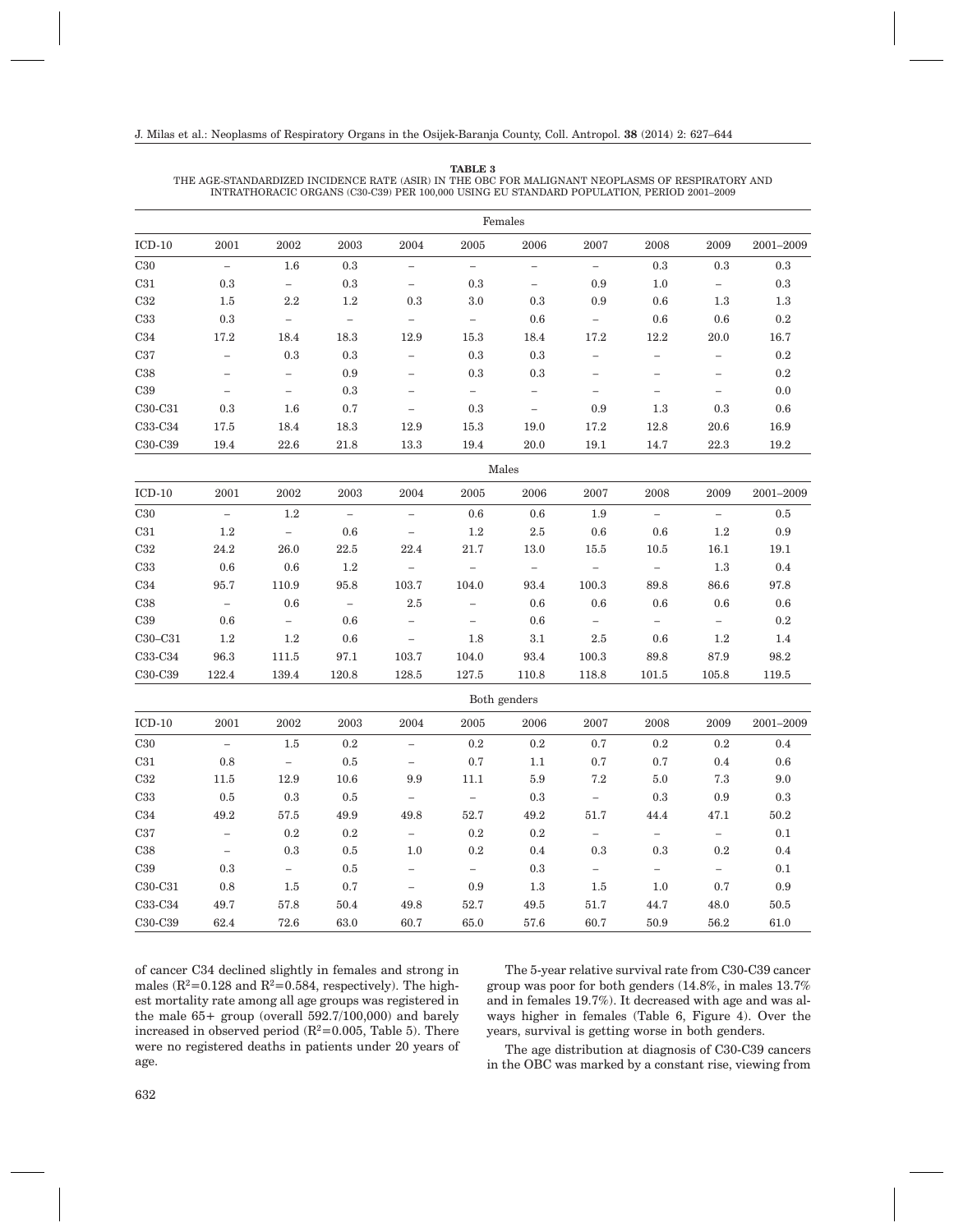**TABLE 4** THE AGE-STANDARDIZED MORTALITY RATES (ASMR) IN THE OBC FOR MALIGNANT NEOPLASMS OF RESPIRATORY AND INTRATHORACIC ORGANS (C30-C39) PER 100,000 USING EU STANDARD POPULATION, PERIOD 2001–2009

|           |                          |                          |                          |                          |                          | Females                  |                          |                          |                          |           |
|-----------|--------------------------|--------------------------|--------------------------|--------------------------|--------------------------|--------------------------|--------------------------|--------------------------|--------------------------|-----------|
| $ICD-10$  | 2001                     | 2002                     | 2003                     | 2004                     | 2005                     | 2006                     | 2007                     | 2008                     | 2009                     | 2001-2009 |
| C30       | 0.3                      | 0.3                      | 0.6                      | 0.3                      | 0.3                      | $\equiv$                 | $\equiv$                 | 0.3                      | 0.3                      | 0.3       |
| C31       | $-$                      | $\equiv$                 | $\equiv$                 | 0.6                      | $\sim$                   | 0.3                      | 0.6                      | 0.3                      | $\sim$                   | 0.2       |
| C32       | 0.3                      | 0.6                      | 0.3                      | 0.3                      | 0.9                      | 0.6                      | $1.0\,$                  | 1.5                      | 0.3                      | $0.7\,$   |
| C33       | $\rm 0.3$                | $\equiv$                 | $\overline{\phantom{0}}$ | $\equiv$                 | $\overline{\phantom{0}}$ | $\overline{\phantom{0}}$ | $0.6\,$                  | $\overline{\phantom{a}}$ | 0.6                      | $\rm 0.2$ |
| C34       | 10.5                     | 12.1                     | 19.8                     | 13.8                     | 12.2                     | 15.2                     | 15.7                     | $10.2\,$                 | 17.1                     | 14.1      |
| C37       | $\overline{\phantom{0}}$ | $\overline{\phantom{0}}$ | $\equiv$                 | 0.3                      | $\overline{\phantom{0}}$ | $\overline{\phantom{0}}$ | $\overline{\phantom{0}}$ | $\rm 0.3$                | $\equiv$                 | $0.1\,$   |
| C38       | $\overline{\phantom{0}}$ | $\overline{\phantom{0}}$ | 0.9                      | $\equiv$                 | 0.3                      | $\overline{\phantom{0}}$ | 0.3                      | $\overline{\phantom{0}}$ | $\overline{\phantom{0}}$ | 0.2       |
| C39       | $\overline{\phantom{0}}$ | $\equiv$                 | $\overline{\phantom{0}}$ | $\overline{\phantom{0}}$ | $\equiv$                 | $\overline{\phantom{0}}$ | $\bar{\phantom{a}}$      | $\overline{\phantom{0}}$ | $\equiv$                 | $\sim$    |
| C30-C31   | 0.3                      | $\rm 0.3$                | 0.6                      | 1.0                      | $\rm 0.3$                | $\rm 0.3$                | $0.6\,$                  | 0.7                      | 0.3                      | $0.5\,$   |
| C33-C34   | 10.9                     | 12.1                     | 19.8                     | 13.8                     | 12.2                     | 15.2                     | 16.3                     | 10.2                     | 17.7                     | 14.2      |
| C30-C39   | 11.6                     | 13.0                     | 21.7                     | 15.5                     | 13.8                     | 16.1                     | 18.3                     | 12.7                     | 18.4                     | 15.7      |
|           |                          |                          |                          |                          |                          | Males                    |                          |                          |                          |           |
| $ICD-10$  | 2001                     | 2002                     | 2003                     | 2004                     | 2005                     | 2006                     | 2007                     | 2008                     | 2009                     | 2001-2009 |
| C30       | $\equiv$                 | $\overline{a}$           | $\overline{a}$           | $\equiv$                 | $\equiv$                 | $\equiv$                 | $0.6\,$                  | $\equiv$                 | $\equiv$                 | 0.1       |
| C31       | 0.6                      | $\equiv$                 | $\overline{\phantom{a}}$ | 0.6                      | 0.6                      | 1.2                      | $\equiv$                 | 1.2                      | 1.2                      | 0.6       |
| C32       | 17.4                     | 13.0                     | 13.6                     | 16.7                     | 20.4                     | 13.6                     | 13.6                     | 12.4                     | 13.6                     | 14.9      |
| C33       | $\equiv$                 | $\equiv$                 | 1.9                      | 0.6                      | $\overline{\phantom{0}}$ | $\qquad \qquad -$        | $\bar{\phantom{a}}$      | $\equiv$                 | $0.6\,$                  | $\rm 0.3$ |
| C34       | 84.7                     | 98.9                     | 86.6                     | 90.7                     | 113.2                    | 84.0                     | 103.4                    | 97.7                     | 87.2                     | 94.0      |
| C37       | 0.6                      | $\overline{\phantom{0}}$ | $\qquad \qquad -$        | 0.6                      | $\overline{\phantom{0}}$ |                          | $\qquad \qquad -$        |                          | $\overline{\phantom{0}}$ | 0.1       |
| C38       | 0.6                      | 1.2                      | $\equiv$                 | 1.2                      | $1.2\,$                  | $\overline{\phantom{0}}$ | 0.6                      | $\overline{\phantom{0}}$ | $\qquad \qquad -$        | $\rm 0.5$ |
| C39       | 0.6                      | $\equiv$                 | 0.6                      | $\equiv$                 | $\equiv$                 | $\qquad \qquad -$        | 0.6                      | $\equiv$                 | $\equiv$                 | 0.2       |
| C30-C31   | 0.6                      | $\equiv$                 | $\overline{a}$           | 0.6                      | 0.6                      | 1.2                      | 0.6                      | 1.2                      | 1.2                      | 0.7       |
| C33-C34   | 84.7                     | 98.9                     | 88.5                     | 91.3                     | 113.2                    | 84.0                     | 103.4                    | 97.7                     | 87.8                     | 94.4      |
| C30-C39   | 104.5                    | 113.1                    | 102.7                    | 110.5                    | 135.5                    | 98.9                     | 118.9                    | 111.3                    | 102.7                    | 110.9     |
|           |                          |                          |                          |                          |                          | Both genders             |                          |                          |                          |           |
|           | 2001                     | 2002                     | 2003                     | 2004                     | 2005                     | 2006                     | 2007                     | 2008                     | 2009                     | 2001-2009 |
| C30       | 0.2                      | 0.2                      | 0.3                      | 0.2                      | 0.2                      | $\equiv$                 | $\rm 0.2$                | 0.2                      | 0.2                      | 0.2       |
| C31       | 0.3                      | $\equiv$                 | $\overline{\phantom{0}}$ | 0.6                      | 0.2                      | 0.7                      | $\rm 0.3$                | 0.7                      | 0.5                      | 0.4       |
| C32       | 7.7                      | 5.6                      | 6.0                      | 7.2                      | 9.2                      | 6.1                      | 6.3                      | 6.2                      | 5.9                      | 6.7       |
| C33       | 0.2                      | $\equiv$                 | 0.8                      | 0.3                      | $\equiv$                 | $\equiv$                 | 0.3                      | $\equiv$                 | 0.6                      | 0.3       |
| C34       | 40.6                     | 48.1                     | 47.2                     | 44.1                     | 53.8                     | 43.3                     | 52.1                     | 46.4                     | 45.7                     | 46.8      |
| C37       | 0.2                      | $\equiv$                 | $\overline{\phantom{0}}$ | 0.4                      | $\overline{\phantom{0}}$ | $\overline{a}$           | $\equiv$                 | $\rm 0.2$                | $\qquad \qquad -$        | $0.1\,$   |
| $\rm C38$ | 0.2                      | 0.5                      | 0.5                      | 0.5                      | 0.7                      | $\equiv$                 | $\rm 0.5$                |                          | $\overline{\phantom{0}}$ | 0.3       |
| C39       | 0.3                      | $\overline{a}$           | 0.3                      | $\equiv$                 | $\equiv$                 | $\equiv$                 | 0.3                      | $\qquad \qquad -$        | $\equiv$                 | 0.1       |
| C30-C31   | 0.5                      | 0.2                      | 0.3                      | 0.8                      | 0.4                      | 0.7                      | 0.5                      | 1.0                      | 0.7                      | $0.6\,$   |
| C33-C34   | 40.8                     | 48.1                     | 48.0                     | 44.4                     | 53.8                     | 43.3                     | 52.4                     | 46.4                     | 46.3                     | 47.1      |
| C30-C39   | 49.8                     | 54.5                     | 55.1                     | 53.4                     | 64.2                     | 50.0                     | 60.1                     | 53.7                     | 53.0                     | 54.9      |

younger to older age categories (Table 7.1, age 45-64 and 65+, upward trend). There were 3.5% of patients in the 0–44 age group at diagnosis, 44.5% of patients in the 45–64 age group, and 52.0% of patients above 65 years of age (Table 7.3, Figure 9). A similar age distribution was determined at death. There were 2.1% of patients in the

0–44 age group, 40.6% of patients in the 45–64 age group, and 57.3% of patients above 65 years of age (Table 8.3). There was at least a distinguished fourfold difference in the incidence and the mortality rate between males and females in every age category and in total, which clearly shows that these cancers are cancers dominating the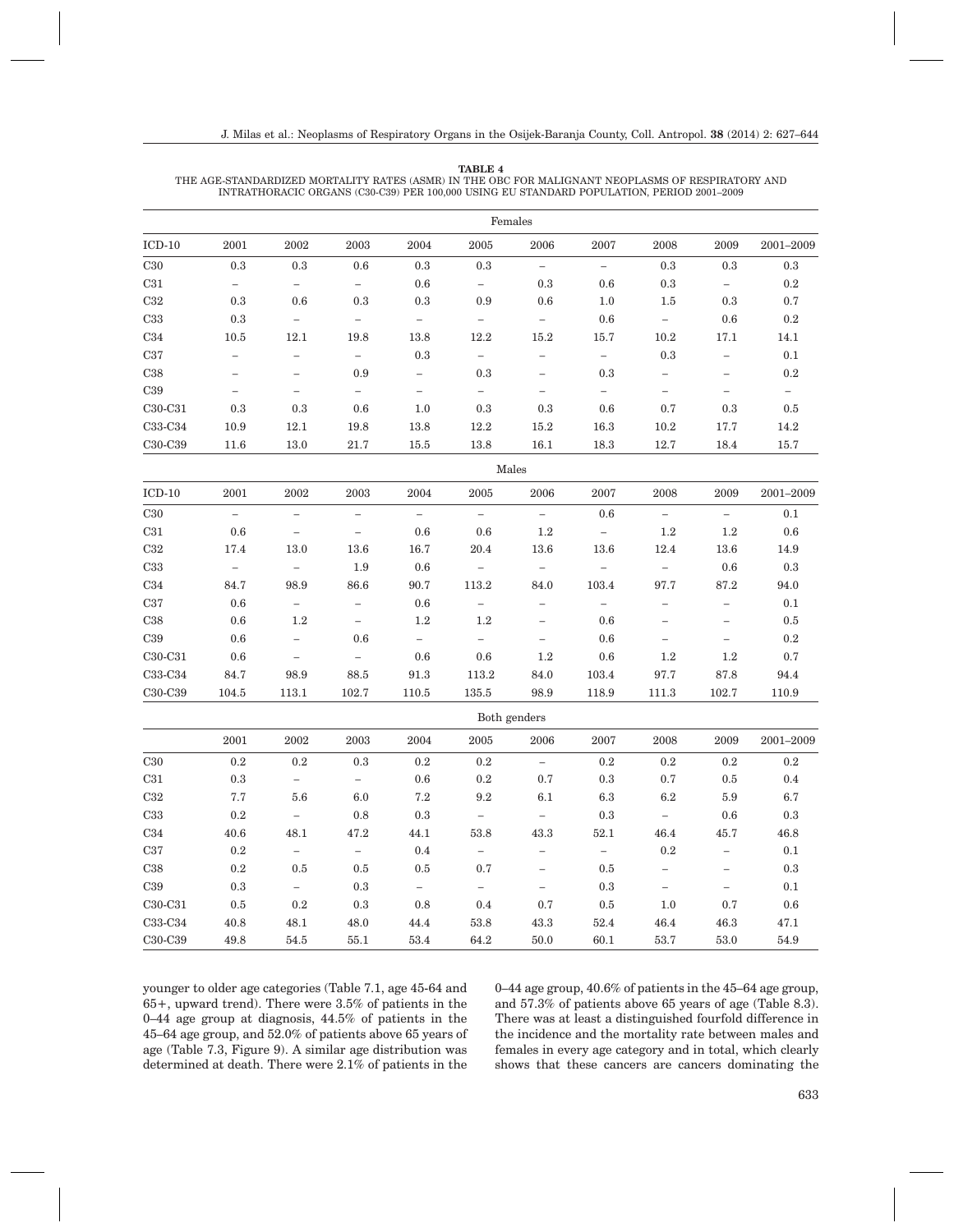|                                                                                       |           |               | Incidence rate/100,000 EU population |             |           |               | Mortality rate/100,000 EU population |             |  |  |
|---------------------------------------------------------------------------------------|-----------|---------------|--------------------------------------|-------------|-----------|---------------|--------------------------------------|-------------|--|--|
| Age<br>$20 - 44$<br>$45 - 64$<br>$65+$<br>$0 - 19$<br>$20 - 44$<br>$45 - 64$<br>$65+$ |           |               | Females                              |             | Females   |               |                                      |             |  |  |
|                                                                                       | 2001-2009 | COF(S)        | Trendline                            | $\mathbb R$ | 2001-2009 | COF(S)        | Trendline                            | $\mathbb R$ |  |  |
|                                                                                       | 3.7       | $R^2 = 0.468$ | <b>DW</b>                            | Moderate    | 2.1       | N/A           | $\overline{\phantom{0}}$             |             |  |  |
|                                                                                       | 36.0      | $R^2 = 0.063$ | UW                                   | No          | 27.1      | $R^2 = 0.096$ | UW                                   | No          |  |  |
|                                                                                       | 80.9      | $R^2 = 0.275$ | <b>DW</b>                            | Moderate    | 74.2      | $R^2 = 0.466$ | UW                                   | Moderate    |  |  |
|                                                                                       |           |               | Males                                |             |           |               | Males                                |             |  |  |
|                                                                                       | 2001-2009 | COF(S)        | Trendline                            | $\mathbb R$ | 2001-2009 | COF(S)        | Trendline                            | $\mathbb R$ |  |  |
|                                                                                       | 0.3       | N/A           | -                                    | -           |           | N/A           |                                      |             |  |  |
|                                                                                       | 7.0       | $R^2 = 0.318$ | <b>DW</b>                            | Moderate    | 3.4       | N/A           | -                                    |             |  |  |
|                                                                                       | 210.3     | $R^2 = 0.230$ | <b>DW</b>                            | Moderate    | 178.1     | $R^2 = 0.018$ | UW                                   | No          |  |  |
|                                                                                       | 585.2     | $R^2 = 0.209$ | <b>DW</b>                            | Moderate    | 592.7     | $R^2 = 0.005$ | UW                                   | No          |  |  |
|                                                                                       |           |               | Both genders                         |             |           |               | Both genders                         |             |  |  |
|                                                                                       | 2001-2009 | COF(S)        | Trendline                            | $\mathbb R$ | 2001-2009 | COF(S)        | Trendline                            | $\mathbf R$ |  |  |
| $20 - 44$                                                                             | 5.4       | $R^2 = 0.660$ | <b>DW</b>                            | Strong      | 2.8       | $R^2 = 0.030$ | <b>DW</b>                            | $\rm No$    |  |  |
| $45 - 64$                                                                             | 120.3     | $R^2 = 0.114$ | <b>DW</b>                            | Weak        | 100.1     | $R^2 = 0.038$ | UW                                   | No          |  |  |
| $65+$                                                                                 | 263.9     | $R^2 = 0.342$ | <b>DW</b>                            | Moderate    | 262.4     | $R^2 = 0.083$ | UW                                   | $\rm No$    |  |  |

**TABLE 5** THE AGE-STANDARDIZED INCIDENCE AND MORTALITY RATES IN RELATION WITH AGE FOR MALIGNANT NEOPLASMS OF RESPIRATORY AND INTRATHORACIC ORGANS (C30-C39) IN THE OBC, PERIOD 2001–2009

COF(S) – Coefficient of determination (strength), R – Relationship, DW – downward, UW – upward



*Fig. 6. The cancer age-standardized incidence rate (ASIR) for C30-C39 (selected cancer sites) in the period 2001–2009 in the OBC per 100,000 inhabitants using the EU standard population. The downward trendline suggests that strong and mostly moderate relationships exist for selected cancer sites, as well as for the entire group of cancer for all age groups. The exception (a weak upward trendline) was only in females, age 45–65 years, with cancer site C34 (malignant neoplasm of bronchus and lung). Certain age groups of cancer are not shown as well as related trendlines because of the small and inconsistent number of cancer patients.*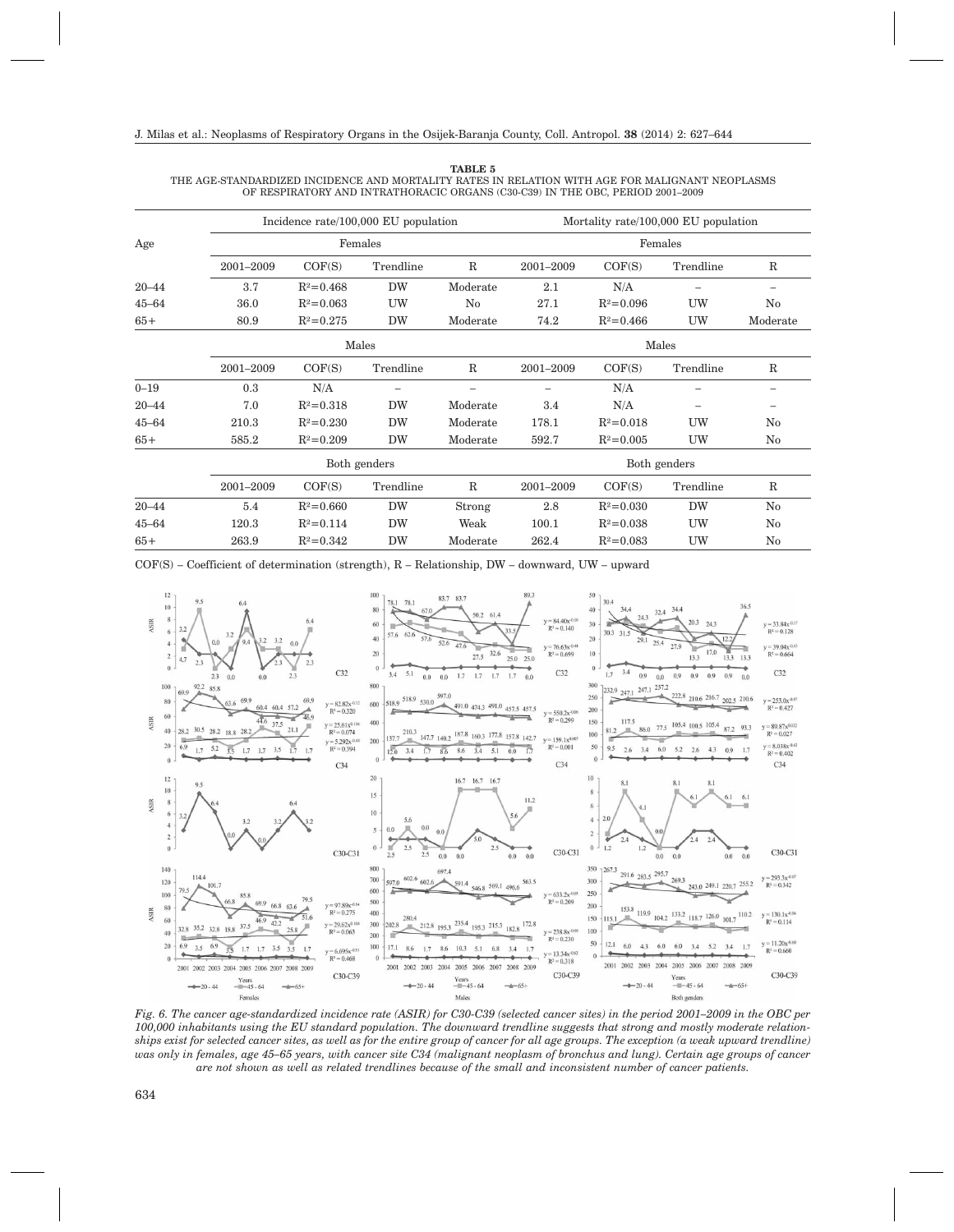|                    |                          |                          | Females – $%$ (number of survival cases)      |                          |            |
|--------------------|--------------------------|--------------------------|-----------------------------------------------|--------------------------|------------|
| $ICD-10$           | $0 - 19$                 | $20 - 44$                | $45 - 64$                                     | $65+$                    | All ages   |
| C30                | $\qquad \qquad -$        | $\overline{\phantom{0}}$ | 0.0                                           | 53.3(2)                  | 40.5(2)    |
| C31                |                          | $\qquad \qquad -$        | $\overline{\phantom{a}}$                      | 71.1(2)                  | 67.5(2)    |
| C32                |                          | 100.1(2)                 | 50.5(4)                                       | 30.5(2)                  | 47.7(8)    |
| C33                |                          |                          |                                               | 0.0                      | 0.0        |
| C34                |                          | 38.5(5)                  | 19.9(12)                                      | 11.2(12)                 | 15.6(29)   |
| C37                |                          |                          |                                               | 35.5(1)                  | 33.8(1)    |
| C38                |                          |                          | 0.0                                           | 0.0                      | 0.0        |
| C39                |                          |                          |                                               | 106.6(1)                 | 101.3(1)   |
| C30-C31            |                          |                          | 0.0                                           | 60.9(4)                  | 50.6(4)    |
| C33-C34            |                          | 38.5(5)                  | 19.9(12)                                      | 11.1(12)                 | 15.5(29)   |
| C30-C34 C38.4      |                          | 46.7(7)                  | 23.1(16)                                      | 14.9(18)                 | 19.4(41)   |
| C37-C38 (no C38.4) |                          | $\overline{\phantom{0}}$ | 0.0                                           | 21.3(1)                  | 16.9(1)    |
| C30-C39            |                          | 46.7(7)                  | 22.8(16)                                      | 15.8(20)                 | 19.7(43)   |
|                    |                          |                          | Males $-$ % (number of survival cases)        |                          |            |
| $ICD-10$           | $0 - 19$                 | $20 - 44$                | $45 - 64$                                     | $65+$                    | All ages   |
| C30                | $\qquad \qquad -$        | $\equiv$                 | 101.0(1)                                      | 53.3(1)                  | 67.5(2)    |
| C31                |                          | 100.1(1)                 | 50.5(1)                                       | 0.0                      | 40.5(2)    |
| C32                | 100.1(1)                 | 50.1(4)                  | 40.8(46)                                      | 21.3(13)                 | 34.5 (64)  |
| C33                |                          |                          | 0.0                                           | 0.0                      | 0.0        |
| C34                |                          | 24.2(7)                  | 9.1(31)                                       | 8.0(34)                  | 8.8 (72)   |
| C38                |                          |                          | 0.0                                           | 0.0                      | 0.0        |
| C39                |                          | 0.0                      | 0.0                                           | $\overline{\phantom{0}}$ | 0.0        |
| C30-C31            |                          | 100.1(1)                 | 67.4(2)                                       | 26.6(1)                  | 50.6(4)    |
| C33-C34            |                          | 24.2(7)                  | 9.0(31)                                       | 8.0(34)                  | 8.8 (72)   |
| C30-C34 C38.4      | 100.1(1)                 | 31.6(12)                 | 17.2 (79)                                     | 9.8(48)                  | 13.8 (140) |
| C37-C38 (no C38.4) | $\overline{\phantom{0}}$ |                          | 0.0                                           | 0.0                      | 0.0        |
| C30-C39            | 100.1(1)                 | 30.8(12)                 | 17.1 (79)                                     | 9.8(48)                  | 13.7 (140) |
|                    |                          |                          | Both genders $-$ % (number of survival cases) |                          |            |
| $ICD-10$           | $0 - 19$                 | $20 - 44$                | $45 - 64$                                     | $65+$                    | All ages   |
| <b>C30</b>         | $\qquad \qquad -$        | $\overline{\phantom{0}}$ | 50.5(1)                                       | 53.3(3)                  | 50.6(4)    |
| C31                | $\overline{\phantom{m}}$ | 100.1(1)                 | 50.5(1)                                       | 42.6(2)                  | 50.6(4)    |
| C32                | 100.1(1)                 | 60.1(6)                  | 41.4(50)                                      | 22.2(15)                 | 35.6 (72)  |
| C33                |                          | $\overline{\phantom{a}}$ | $0.0\,$                                       | $0.0\,$                  | $0.0\,$    |
| C34                |                          | 28.6(12)                 | 10.7(43)                                      | 8.7(46)                  | 10.1(101)  |
| C37                |                          | $\overline{\phantom{0}}$ | $\overline{\phantom{0}}$                      | 35.5(1)                  | 33.8(1)    |
| C38                |                          | $\qquad \qquad -$        | 0.0                                           | $0.0\,$                  | 0.0        |
| C39                |                          | 0.0                      | 0.0                                           | 106.6(1)                 | 33.8(1)    |
| $C30-C31$          |                          | 100.1(1)                 | 50.5(2)                                       | 48.5(5)                  | 50.6(8)    |
| C33-C34            |                          | 28.6 (12)                | 10.6(43)                                      | 8.6(46)                  | 10.0(101)  |
| C30-C34 C38.4      | 100.1(1)                 | 35.9(19)                 | 17.9 (95)                                     | 10.8(66)                 | 14.8 (181) |
| C37-C38 (no C38.4) | $\overline{\phantom{0}}$ | $\overline{\phantom{0}}$ | 0.0                                           | 13.3(1)                  | 9.2(1)     |
| C30-C39            | 100.1(1)                 | 35.2(19)                 | 17.8 (95)                                     | 11.0(68)                 | 14.8 (183) |

**TABLE 6** THE 5-YEARS RELATIVE SURVIVAL RATES FOR MALIGNANT NEOPLASMS OF RESPIRATORY AND INTRATHORACIC ORGANS (C30-C39) IN THE OBC, PERIOD 2001–2005

»–« – no cases, 0.0 – no survival cases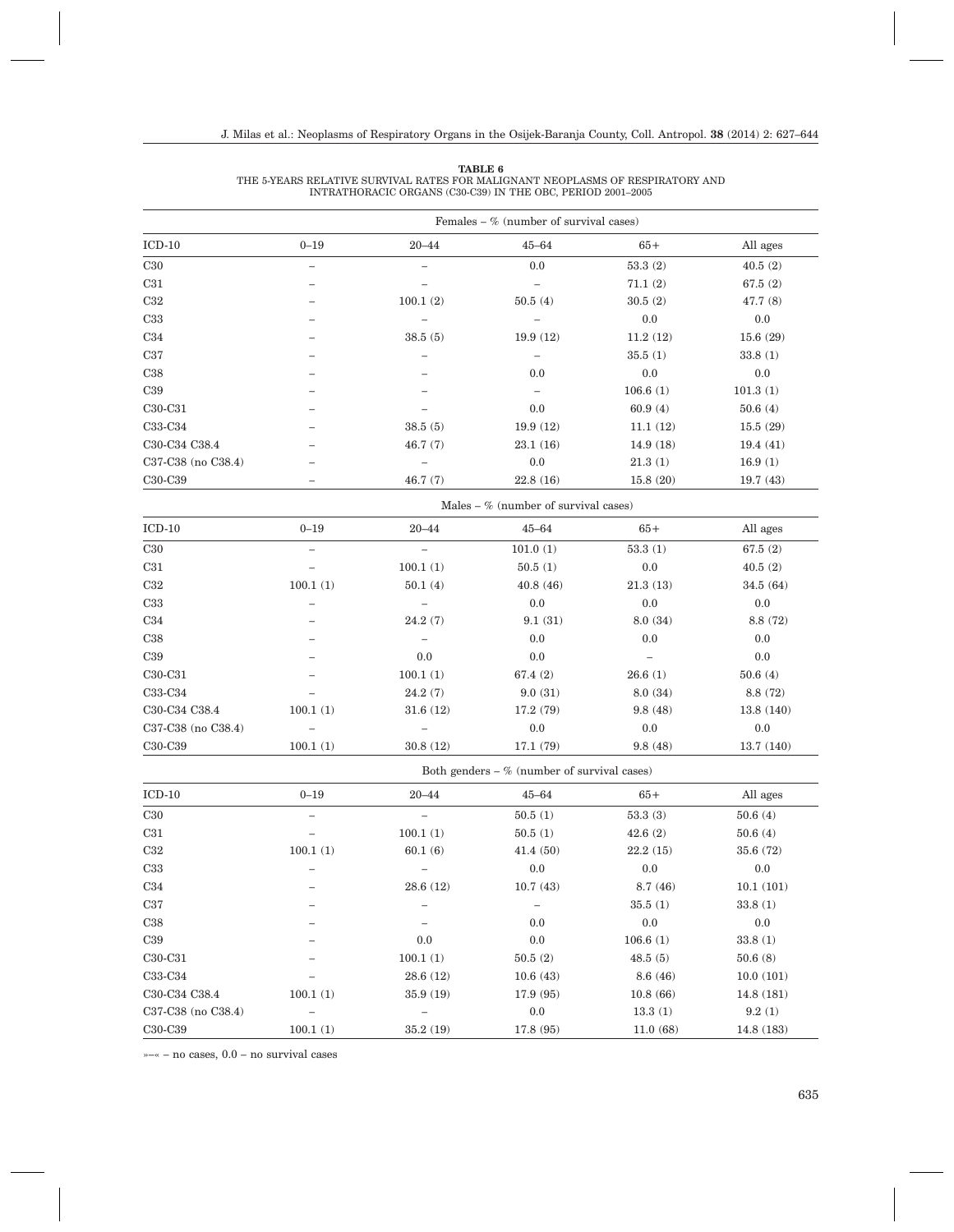| Table 7.1        |           |                     |                          |                   |                     |                                   |                           |                          |                          |                   |
|------------------|-----------|---------------------|--------------------------|-------------------|---------------------|-----------------------------------|---------------------------|--------------------------|--------------------------|-------------------|
|                  |           |                     | Both genders             |                   |                     | Males                             |                           |                          | Females                  |                   |
| $ICD-10$         | Age       | 2001-2009<br>$(\%)$ | Trend<br>line            | COF(S)            | 2001-2009<br>$(\%)$ | Trend<br>line                     | COF(S)                    | 2001-2009<br>$(\%)$      | Trend<br>line            | COF(S)            |
| $\overline{C30}$ | $20 - 44$ | $\equiv$            | $\equiv$                 | N/A               | 28.6                | $\equiv$                          | $\rm N/A$                 | $\equiv$                 | $\overline{\phantom{a}}$ | $\rm N/A$         |
|                  | $45 - 64$ | 21.4                | $\qquad \qquad -$        | N/A               | 71.4                | $\qquad \qquad -$                 | N/A                       | 14.3                     | $\overline{\phantom{a}}$ | $\rm N/A$         |
|                  | $65+$     | 78.6                | $\overline{\phantom{0}}$ | N/A               | $\overline{a}$      | $\overline{\phantom{m}}$          | $\rm N/A$                 | 85.7                     | $\overline{\phantom{0}}$ | $\rm N/A$         |
| C31              | $20 - 44$ | 10.0                | ÷,                       | N/A               | 7.7                 | $\overline{\phantom{0}}$          | N/A                       | 14.3                     | $\overline{\phantom{0}}$ | $\rm N/A$         |
|                  | $45 - 64$ | $25.0\,$            | $\overline{\phantom{0}}$ | N/A               | 30.8                | $\overline{\phantom{0}}$          | $\rm N/A$                 | 14.3                     | $\overline{\phantom{0}}$ | $\rm N/A$         |
|                  | $65+$     | 65.0                | $\overline{\phantom{0}}$ | N/A               | 61.5                | $\qquad \qquad -$                 | N/A                       | 71.4                     | $\overline{\phantom{0}}$ | $\rm N/A$         |
| C32              | $0 - 19$  | 0.3                 | $\overline{\phantom{a}}$ | N/A               | 0.4                 | $\qquad \qquad -$                 | N/A                       | $\overline{\phantom{a}}$ | $\overline{\phantom{0}}$ | $\rm N/A$         |
|                  | $20 - 44$ | 4.3                 | $\qquad \qquad -$        | N/A               | 4.0                 | $\overline{\phantom{m}}$          | N/A                       | 8.3                      | $\overline{\phantom{0}}$ | $\rm N/A$         |
|                  | $45 - 64$ | 58.8                | <b>DW</b>                | $R^2 = 0.031$     | 59.9                | <b>DW</b>                         | $R^2 = 0.059$             | 45.8                     | $\overline{\phantom{0}}$ | $\rm N/A$         |
|                  | $65+$     | $36.5\,$            | UW                       | $R^2 = 0.135$     | 35.7                | <b>UW</b>                         | $R^2 = 0.175$             | 45.8                     | $\overline{\phantom{0}}$ | N/A               |
| C33              | $20 - 44$ | 10.0                | $\overline{\phantom{a}}$ | N/A               | 16.7                | $\overline{\phantom{0}}$          | N/A                       |                          | $\overline{\phantom{0}}$ | $\rm N/A$         |
|                  | $45 - 64$ | 70.0                | $\overline{\phantom{0}}$ | N/A               | 66.7                | $\overline{\phantom{0}}$          | $\rm N/A$                 | 75.0                     | $\overline{\phantom{0}}$ | $\rm N/A$         |
|                  | $65+$     | 20.0                | $\equiv$                 | N/A               | 16.7                | $\equiv$                          | N/A                       | 25.0                     | $\equiv$                 | $\rm N/A$         |
| C34              | $20 - 44$ | $3.1\,$             | <b>DW</b>                | ** $R^2=0.628$    | 2.6                 | <b>DW</b>                         | $*$ R <sup>2</sup> =0.489 | 5.4                      | <b>DW</b>                | $*$ $R^2 = 0.539$ |
|                  | $45 - 64$ | 42.5                | UW                       | $R^2 = 0.380$     | 43.4                | <b>UW</b>                         | $R^2=0.165$               | 38.5                     | UW                       | ** $R^2 = 0.545$  |
|                  | $65+$     | 54.4                | <b>DW</b>                | $R^2 = 0.130$     | 54.0                | <b>DW</b>                         | $R^2 = 0.014$             | 56.1                     | <b>DW</b>                | $R^2 = 0.313$     |
| C37              | $65+$     | 100.0               | <b>DW</b>                | $R^2 = 0.130$     | $\equiv$            | $\overline{\phantom{a}}$          | $\rm N/A$                 | 100.0                    | $\overline{\phantom{0}}$ | $\rm N/A$         |
| $\rm C38$        | $20 - 44$ | 7.7                 | $\overline{\phantom{0}}$ | N/A               | 11.1                | $\qquad \qquad -$                 | N/A                       | $\equiv$                 | $\qquad \qquad -$        | $\rm N/A$         |
|                  | $45 - 64$ | 30.8                | $\overline{\phantom{a}}$ | N/A               | 33.3                | $\qquad \qquad -$                 | N/A                       | 25.0                     | $\overline{\phantom{0}}$ | $\rm N/A$         |
|                  | $65+$     | 61.5                | $\equiv$                 | $\rm N/A$         | 55.6                | $\overline{a}$                    | $\rm N/A$                 | $75.0\,$                 | $\overline{\phantom{0}}$ | $\rm N/A$         |
| C39              | $20 - 44$ | $25.0\,$            | $\qquad \qquad -$        | N/A               | 33.3                | $\overline{\phantom{m}}$          | N/A                       | $\qquad \qquad -$        | $\overline{\phantom{0}}$ | $\rm N/A$         |
|                  | $45 - 64$ | $50.0\,$            | $\overline{\phantom{0}}$ | N/A               | 66.7                | $\overline{\phantom{a}}$          | N/A                       | $\overline{\phantom{a}}$ | $\overline{\phantom{0}}$ | $\rm N/A$         |
|                  | $65+$     | $25.0\,$            | $\equiv$                 | N/A               | $\overline{a}$      | $\qquad \qquad -$                 | N/A                       | 100.0                    | $\overline{\phantom{0}}$ | N/A               |
| C30-C39          | $20 - 44$ | 3.4                 | <b>DW</b>                | ** $R^2=0.789$    | 3.0                 | <b>DW</b>                         | $*$ $R^2 = 0.541$         | 5.4                      | <b>DW</b>                | $R^2=0.401$       |
|                  | $45 - 64$ | 44.5                | UW                       | $R^2=0.226$       | 46.0                | <b>UW</b>                         | $R^2 = 0.009$             | 37.8                     | UW                       | $*$ $R^2 = 0.540$ |
|                  | $65+$     | 52.0                | UW                       | $R^2 = 0.001$     | $51.0\,$            | <b>UW</b>                         | $R^2 = 0.112$             | 56.7                     | <b>DW</b>                | $R^2 = 0.418$     |
| Table $7.2\,$    |           |                     |                          |                   |                     |                                   |                           |                          |                          |                   |
| $\overline{C30}$ |           | 0.7                 | $\overline{\phantom{a}}$ | N/A               | 0.4                 | $\hspace{0.1in} - \hspace{0.1in}$ | $\rm N/A$                 | 1.8                      | $\qquad \qquad -$        | $\rm N/A$         |
| C31              |           | 0.9                 | $\overline{\phantom{0}}$ | $\rm N/A$         | 0.7                 | $\qquad \qquad -$                 | $\rm N/A$                 | 1.8                      | $\qquad \qquad -$        | $\rm N/A$         |
| C32              |           | 14.2                | <b>DW</b>                | $*$ $R^2 = 0.528$ | 15.9                | <b>DW</b>                         | ** $R^2=0.577$            | 6.2                      | <b>DW</b>                | $R^2 = 0.113$     |
| C33              |           | $0.5\,$             | $\qquad \qquad -$        | $\rm N/A$         | $\rm 0.3$           | $\overline{\phantom{a}}$          | $\rm N/A$                 | $1.0\,$                  | $\overline{\phantom{0}}$ | $\rm N/A$         |
| C34              | All ages  | 82.8                | <b>DW</b>                | ** $R^2=0.619$    | 81.9                | <b>DW</b>                         | ** $R^2 = 0.612$          | 86.8                     | <b>DW</b>                | $R^2 = 0.028$     |
| C37              |           | $0.2\,$             | $\overline{\phantom{0}}$ | N/A               | $\qquad \qquad -$   | $\qquad \qquad -$                 | N/A                       | 1.0                      | $\overline{\phantom{0}}$ | N/A               |
| $\rm C38$        |           | $0.6\,$             | $\overline{\phantom{0}}$ | N/A               | 0.5                 | $\overline{\phantom{0}}$          | N/A                       | 1.0                      | $\overline{\phantom{0}}$ | N/A               |
| C39              |           | 0.2                 | L,                       | N/A               | 0.2                 | $\qquad \qquad -$                 | N/A                       | $\rm 0.3$                | $\overline{\phantom{0}}$ | N/A               |

**TABLE 7** THE AGE DISTRIBUTION AT DIAGNOSIS FOR MALIGNANT NEOPLASMS OF RESPIRATORY AND INTRATHORACIC ORGANS (C30-C39) IN THE PERIOD 2001–2009

Table 7.3 The age proportion of each cancer site

|         | $0 - 44$ |     |     |      | $45 - 64$ |      |      | $65+$ |      |       | All ages |       |  |
|---------|----------|-----|-----|------|-----------|------|------|-------|------|-------|----------|-------|--|
|         | BG       | F   | М   | BG   | F         | М    | BG   | F     | M    | BG    | F        | M     |  |
| C30     |          |     |     | 0.1  | 0.3       | 0.1  | 0.5  | 1.6   | 0.3  | 0.7   | 1.8      | 0.4   |  |
| C31     | 0.1      | 0.3 | 0.1 | 0.2  | 0.3       | 0.2  | 0.6  | 1.3   | 0.5  | 0.9   | 1.8      | 0.7   |  |
| C32     | 0.7      | 0.5 | 0.7 | 8.3  | 2.8       | 9.6  | 5.2  | 2.8   | 5.7  | 14.2  | 6.2      | 15.9  |  |
| C33     | -        | -   | 0.1 | 0.3  | 0.8       | 0.2  | 0.1  | 0.3   | 0.1  | 0.5   | 1.0      | 0.3   |  |
| C34     | 2.6      | 4.7 | 2.1 | 35.2 | 33.4      | 35.6 | 45.0 | 48.7  | 44.2 | 82.8  | 86.8     | 81.9  |  |
| C37     | -        | -   | 0.1 |      | -         | 0.2  | 0.2  | 1.0   | 0.3  | 0.2   | 1.0      | 0.5   |  |
| C38     |          | -   | 0.1 | 0.2  | 0.3       | 0.1  | 0.4  | 0.8   | -    | 0.6   | 1.0      | 0.2   |  |
| C39     |          |     |     | 0.1  |           |      |      | 0.3   | -    | 0.2   | 0.3      |       |  |
| C30-C39 | 3.5      | 5.4 | 3.0 | 44.5 | 37.8      | 46.0 | 52.0 | 56.7  | 51.0 | 100.0 | 100.0    | 100.0 |  |

R – Relationship, \* – moderate R, \*\* – strong R, \*\*\* – very strong and extremely dependable R, COF(S) – Coefficient of determination (strength), N/A – not available COF(S) (small number of cases), DW – downward, UW – upward, »–« – weak or no R, BG – both genders, F – females, M – males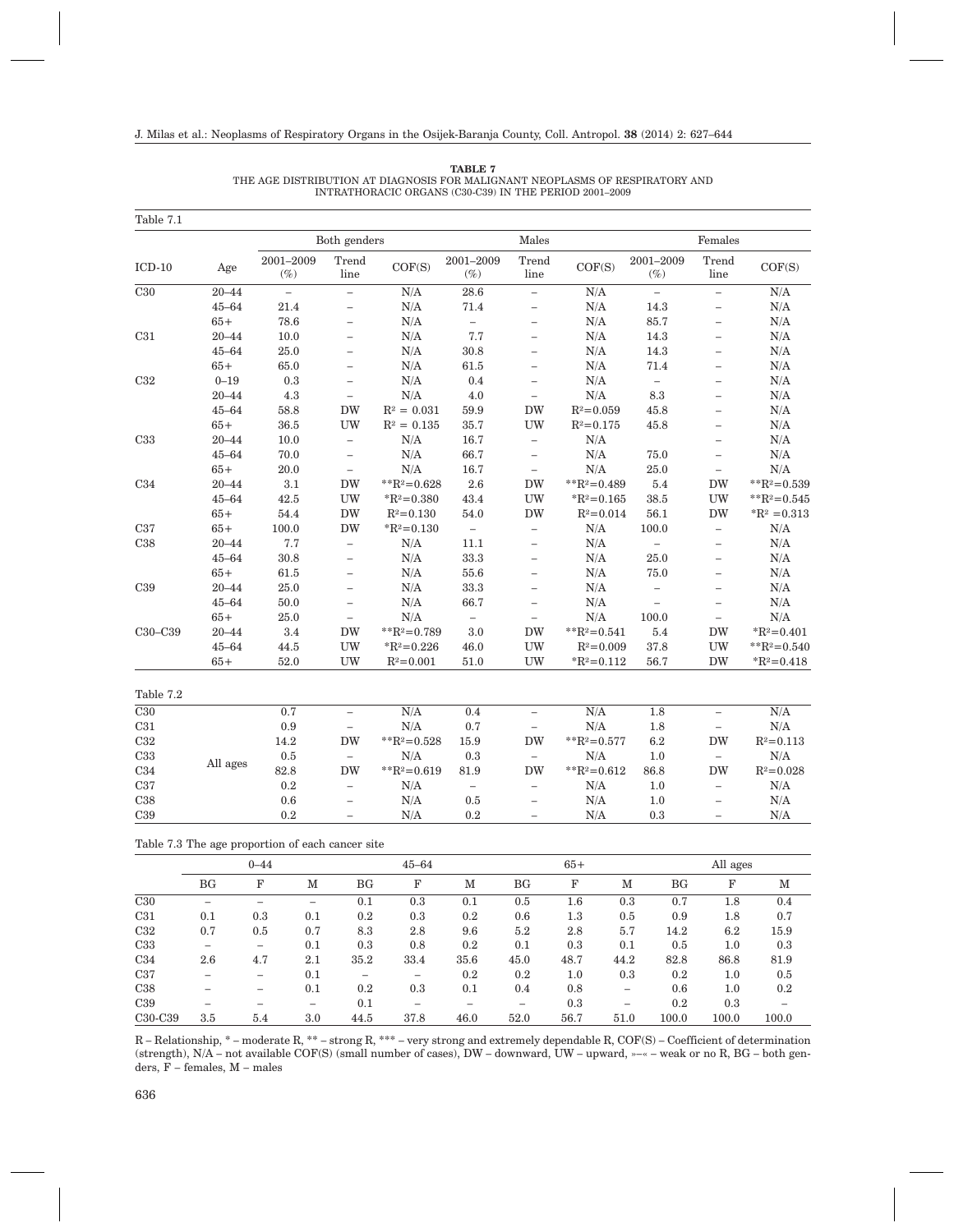| TABLE 8                                                              |
|----------------------------------------------------------------------|
| THE AGE DISTRIBUTION AT DEATH FOR MALIGNANT NEOPLASMS OF RESPIRATORY |
| AND INTRATHORACIC ORGANS (C30-C39) IN THE OBC. PERIOD 2001-2009      |

| Table 8.1 |           |                     |                          |               |                          |                          |                 |                          |                          |               |  |  |
|-----------|-----------|---------------------|--------------------------|---------------|--------------------------|--------------------------|-----------------|--------------------------|--------------------------|---------------|--|--|
|           |           |                     | Both genders             |               |                          | Males                    |                 |                          | Females                  |               |  |  |
| $ICD-10$  | Age       | 2001-2009<br>$(\%)$ | Trend<br>line            | COF(S)        | 2001-2009<br>$(\%)$      | Trend<br>line            | COF(S)          | 2001-2009<br>$(\%)$      | Trend<br>line            | COF(S)        |  |  |
| C30       | $45 - 64$ | 12.5                | -                        | N/A           | 100.0                    | $\overline{\phantom{0}}$ | N/A             | 14.3                     | $\overline{\phantom{m}}$ | $\rm N/A$     |  |  |
|           | $65+$     | 87.5                | -                        | N/A           |                          | -                        | N/A             | 85.7                     | $\qquad \qquad -$        | $\rm N/A$     |  |  |
| C31       | $20 - 44$ | 7.7                 | -                        | N/A           | $\overline{\phantom{0}}$ | $\overline{\phantom{0}}$ | N/A             | 25.0                     | $\qquad \qquad -$        | $\rm N/A$     |  |  |
|           | $45 - 64$ | 38.5                | -                        | N/A           | 44.4                     | -                        | N/A             | 25.0                     | $\qquad \qquad -$        | N/A           |  |  |
|           | $65+$     | 53.8                | -                        | N/A           | 55.6                     | -                        | N/A             | 50.0                     | -                        | N/A           |  |  |
| C32       | $20 - 44$ | 2.2                 | -                        | N/A           | 2.3                      | $\overline{\phantom{0}}$ | N/A             | $\qquad \qquad -$        | $\qquad \qquad -$        | N/A           |  |  |
|           | $45 - 64$ | 48.9                | <b>DW</b>                | $R^2 = 0.057$ | 49.8                     | UW                       | $R^2 = 0.053$   | 35.7                     | $\qquad \qquad -$        | $\rm N/A$     |  |  |
|           | $65+$     | 48.9                | UW                       | $R^2=0.185$   | 47.9                     | <b>DW</b>                | $R^2 = 0.229$   | 64.3                     | $\qquad \qquad -$        | N/A           |  |  |
| C33       | $45 - 64$ | 75.0                | -                        | N/A           | 80.0                     | $\qquad \qquad -$        | N/A             | 66.7                     | $\qquad \qquad -$        | N/A           |  |  |
|           | $65+$     | 25.0                | -                        | N/A           | 20.0                     | $\qquad \qquad -$        | N/A             | 33.3                     | $\qquad \qquad -$        | N/A           |  |  |
| C34       | $20 - 44$ | 2.0                 | UW                       | $R^2 = 0.009$ | 1.6                      | $\qquad \qquad -$        | N/A             | 4.1                      | $\qquad \qquad -$        | N/A           |  |  |
|           | $45 - 64$ | 39.5                | <b>UW</b>                | $R^2 = 0.002$ | 41.0                     | UW                       | $R^2 = 0.001$   | 32.6                     | UW                       | $R^2 = 0.013$ |  |  |
|           | $65+$     | 58.4                | <b>DW</b>                | $R^2 = 0.001$ | 57.4                     | <b>DW</b>                | $R^2 = 0.003$   | 63.2                     | UW                       | $R^2 = 0.000$ |  |  |
| C37       | $65+$     | 100.0               | $\overline{\phantom{0}}$ | N/A           | 100.0                    | $\overline{\phantom{0}}$ | N/A             | 100.0                    | $\qquad \qquad -$        | N/A           |  |  |
| C38       | $45 - 64$ | 33.3                | -                        | N/A           | 37.5                     | $\overline{\phantom{0}}$ | N/A             | 25.0                     | $\overline{\phantom{0}}$ | N/A           |  |  |
|           | $65+$     | 66.7                | -                        | N/A           | 62.5                     | -                        | N/A             | 75.0                     | -                        | $\rm N/A$     |  |  |
| C39       | $20 - 44$ | 33.3                |                          | N/A           | 33.3                     | -                        | N/A             |                          | -                        | N/A           |  |  |
|           | $45 - 64$ | 66.7                |                          | N/A           | 66.7                     | -                        | N/A             | $\overline{\phantom{0}}$ | $\qquad \qquad -$        | $\rm N/A$     |  |  |
| C30-C39   | $20 - 44$ | 2.1                 | <b>DW</b>                | $R^2=0.370$   | 1.7                      | -                        | N/A             | 4.0                      | $\overline{\phantom{0}}$ | N/A           |  |  |
|           | $45 - 64$ | 40.6                | UW                       | $R^2 = 0.000$ | 42.3                     | <b>DW</b>                | $R^2 = 7E - 06$ | 32.3                     | UW                       | $R^2 = 0.057$ |  |  |
|           | $65+$     | 57.3                | <b>UW</b>                | $R^2 = 0.008$ | 56.0                     | UW                       | $R^2 = 0.011$   | 63.7                     | <b>DW</b>                | $R^2 = 0.006$ |  |  |

Table 8.2

|                 |          |                                  | Both genders  |             |                     | Males                    |             |                     | Females         |               |
|-----------------|----------|----------------------------------|---------------|-------------|---------------------|--------------------------|-------------|---------------------|-----------------|---------------|
| $ICD-10$        | Age      | 2001-2009<br>$\left( \% \right)$ | Trend<br>line | COF(S)      | 2001-2009<br>$(\%)$ | Trend<br>line            | COF(S)      | 2001-2009<br>$(\%)$ | Trend<br>line   | COF(S)        |
| C30             |          | 0.4                              | -             | N/A         | 0.1                 | $\overline{\phantom{0}}$ | N/A         | 2.2                 | -               | N/A           |
| C31             |          | 0.7                              | -             | N/A         | 0.6                 | -                        | N/A         | $1.2\,$             | $\qquad \qquad$ | N/A           |
| C32             |          | 11.9                             | DW            | $R^2=0.187$ | 13.4                | DW                       | $R^2=0.212$ | 4.3                 | UW              | $R^2 = 0.081$ |
| C33             |          | 0.4                              | -             | N/A         | 0.3                 | -                        | N/A         | 0.9                 | -               | N/A           |
| C34             | All ages | 85.6                             | UW            | $R^2=0.206$ | 84.8                | UW                       | $R^2=0.254$ | 89.5                | DW              | $R^2 = 0.069$ |
| C36             |          | 0.2                              | -             | $\rm N/A$   | 0.1                 | $\overline{\phantom{0}}$ | N/A         |                     | -               | N/A           |
| C <sub>38</sub> |          | 0.6                              | -             | $\rm N/A$   | 0.5                 | -                        | N/A         | 0.6                 | -               | N/A           |
| C <sub>39</sub> |          | 0.2                              |               | $\rm N/A$   | 0.2                 | -                        | N/A         | $1.2\,$             | -               | N/A           |

Table 8.3 The age proportion of each cancer site

|                                  | $0 - 44$                 |     |     |      | $45 - 64$ |      |         | $65+$   |      |        | All ages |        |  |
|----------------------------------|--------------------------|-----|-----|------|-----------|------|---------|---------|------|--------|----------|--------|--|
|                                  | BG                       | F   | М   | BG   | F         | M    | BG      | F       | M    | BG     | F        | М      |  |
| C30                              |                          |     | -   | 0.1  | 0.3       | -    | 0.4     | $1.8\,$ | 0.1  | 0.4    | 2.2      | 0.1    |  |
| C31                              | 0.1                      | 0.3 | -   | 0.3  | 0.3       | 0.2  | 0.4     | 0.6     | 0.3  | 0.7    | $1.2\,$  | 0.6    |  |
| C32                              | 0.3                      | -   | 0.3 | 5.8  | 1.5       | 6.7  | 5.8     | 2.8     | 6.4  | 11.9   | 4.3      | 13.4   |  |
| C33                              |                          |     | -   | 0.3  | 0.6       | 0.2  | 0.1     | 0.3     | 0.1  | 0.4    | 0.9      | 0.3    |  |
| C34                              | 1.8                      | 3.7 | 1.4 | 33.8 | 29.2      | 34.8 | $5-$    | 56.6    | 48.7 | 85.6   | 89.5     | 84.8   |  |
| C <sub>39</sub>                  | $\overline{\phantom{a}}$ |     |     |      |           | -    | $0.2\,$ | 0.6     | 0.1  | 0.2    | 0.6      | 0.1    |  |
| C <sub>30</sub> -C <sub>39</sub> | 2.1                      | 4.0 | 1.7 | 40.6 | 32.3      | 42.3 | 57.3    | 63.7    | 56.0 | $10 -$ | $10 -$   | $10 -$ |  |

R – Relationship, \* – moderate R, \*\* – strong R, \*\*\* – very strong and extremely dependable R, COF(S) – Coefficient of determination (strength), N/A – not available COF(S) (small number of cases), DW – downward, UW – upward, »–« – weak or no R, BG – both genders, F – females, M – males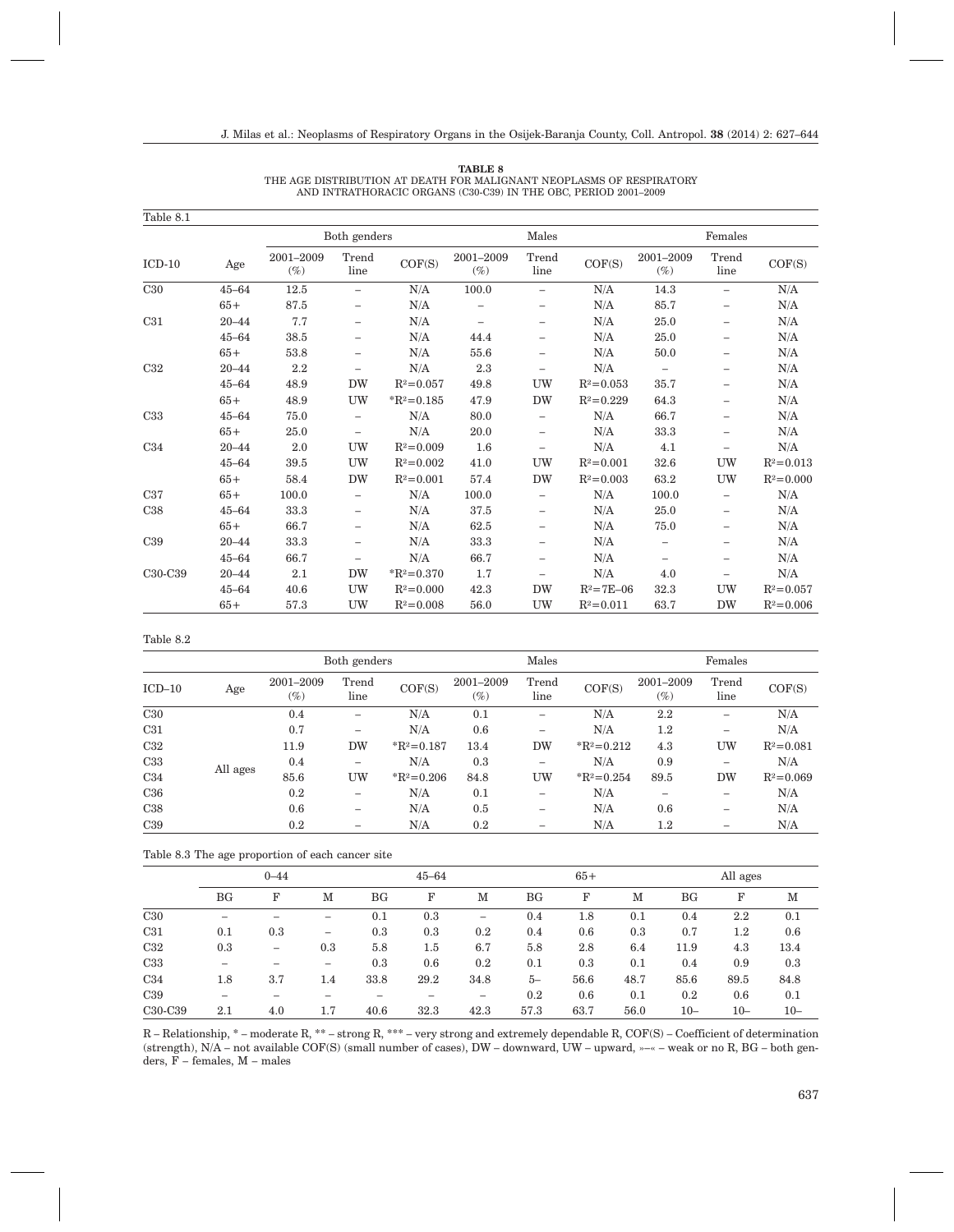

*Fig. 7. The cancer age-standardized mortality rate (ASMR) for C30-C39 (selected cancer sites) in the period 2001–2009 in the OBC per 100,000 inhabitants using the EU standard population. The upward trendline suggests that a weak relationships exist for selected cancer sites, as well as for the entire group of cancer. The exceptions (a weak downward trendline) were only in males age 45–65 and 65+ years with cancer site C32 (malignant neoplasm of larynx). Certain age groups of cancer are not shown as well as related trendlines because of the small and inconsistent number of cancer patients.*



*Fig. 8. The age-standardized 5-year relative survival rate for C30-C39 in the OBC in the 2001–2005 period. The downward trendlines* suggests that a median relationship exist for C30-C39 between 5-years relative survival rate and years ( $R^2$ =0.286 and  $R^2$ =0.338, respec*tively (R2>0.16<0.48)) in females and males.*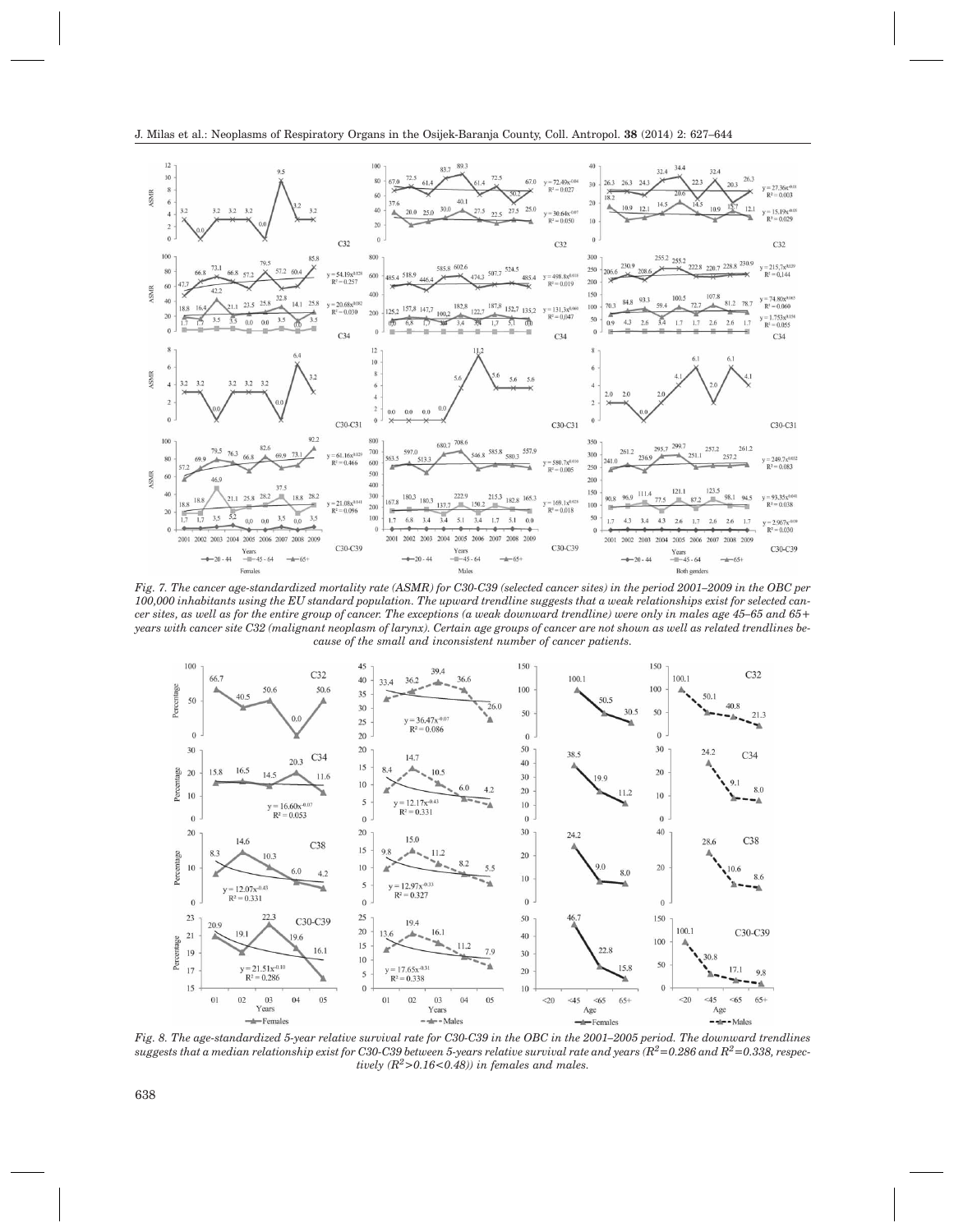|         | TATION TERMIN CHAN THING TELEVISIONAL COMPONENTIAL (COA CAA) TELEVISION WAAR WAARD TELEVISION |                                         |                |              |                |                                  |           |           |       |          |  |  |
|---------|-----------------------------------------------------------------------------------------------|-----------------------------------------|----------------|--------------|----------------|----------------------------------|-----------|-----------|-------|----------|--|--|
|         |                                                                                               | Females – number of hospital admissions |                |              |                | Females – average length of stay |           |           |       |          |  |  |
|         | $0 - 19$                                                                                      | $20 - 44$                               | $45 - 64$      | $65+$        | All ages       | $0 - 19$                         | $20 - 44$ | $45 - 64$ | $65+$ | All ages |  |  |
| C30     |                                                                                               |                                         | $\overline{2}$ | 9            | 11             |                                  |           | 14.0      | 16.1  | 15.7     |  |  |
| C31     |                                                                                               | 4                                       | 1              | 18           | 23             |                                  | 9.3       | 6.0       | 23.4  | 20.2     |  |  |
| C32     |                                                                                               | 3                                       | 30             | 28           | 61             | -                                | 23.7      | 18.0      | 25.5  | 21.7     |  |  |
| C33     |                                                                                               |                                         | $\overline{4}$ | $\mathbf{2}$ | 6              |                                  |           | 15.5      | 7.0   | 12.7     |  |  |
| C34     |                                                                                               | 43                                      | 320            | 313          | 676            | -                                | 13.5      | 14.8      | 15.6  | 15.1     |  |  |
| C37     |                                                                                               |                                         |                | 4            | $\overline{4}$ | -                                |           |           | 16.5  | 16.5     |  |  |
| C38     |                                                                                               | -                                       | $\overline{2}$ | 9            | 12             | 14.0                             |           | 24.0      | 22.0  | 21.7     |  |  |
| C39     |                                                                                               |                                         |                |              | 1              | -                                |           |           | 4.0   | 4.0      |  |  |
| C30-C39 |                                                                                               | 50                                      | 359            | 384          | 794            | 14.0                             | 13.8      | 15.1      | 16.8  | 15.8     |  |  |

**TABLE 9** THE NUMBER OF CANCER HOSPITALIZATIONS AND THE AVERAGE LENGTH OF STAY IN HOSPITAL FOR MALIGNANT NEOPLASMS OF RESPIRATORY AND INTRATHORACIC ORGANS (C30-C39) IN THE PERIOD 2001–2009

| Males – number of hospital admissions | Males - average length of stay |
|---------------------------------------|--------------------------------|
|                                       |                                |

|                                  | $0 - 19$                 | $20 - 44$      | $45 - 64$ | $65+$                    | All ages | $0 - 19$ | $20 - 44$ | $45 - 64$ | $65+$                    | All ages |
|----------------------------------|--------------------------|----------------|-----------|--------------------------|----------|----------|-----------|-----------|--------------------------|----------|
| C30                              | $\overline{\phantom{0}}$ | -              | 3         | 23                       | 26       | -        | -         | 6.7       | 19.3                     | 17.9     |
| C31                              |                          | 6              | 13        | 12                       | 32       | 11.0     | 18.8      | 20.1      | 30.5                     | 23.5     |
| C32                              |                          | 24             | 579       | 270                      | 874      | 24.0     | 16.3      | 20.6      | 19.9                     | 20.3     |
| C33                              | $\overline{\phantom{0}}$ | $\overline{2}$ | 6         | 5                        | 13       | -        | 26.5      | 25.2      | 10.8                     | 19.8     |
| C34                              | -                        | 83             | 1252      | 1246                     | 2581     | -        | 12.2      | 14.7      | 14.8                     | 14.6     |
| C37                              | $\overline{\phantom{0}}$ | -              |           | $\overline{\phantom{0}}$ |          | -        | -         | 36.0      | -                        | 36.0     |
| C38                              |                          | $\mathbf{2}$   | 4         | 9                        | 16       | 2.0      | 20.0      | 23.5      | 16.8                     | 17.9     |
| C <sub>39</sub>                  | $\overline{\phantom{0}}$ |                | 3         |                          | 4        | -        | 20.0      | 11.7      | $\overline{\phantom{0}}$ | 13.8     |
| C <sub>30</sub> -C <sub>39</sub> | 3                        | 118            | 1861      | 1565                     | 3547     | 12.3     | 13.8      | 16.6      | 15.8                     | 16.2     |

|                                  |                | Both genders – number of hospital admissions |           |       |          | Both genders – average length of stay |           |           |       |          |
|----------------------------------|----------------|----------------------------------------------|-----------|-------|----------|---------------------------------------|-----------|-----------|-------|----------|
|                                  | $0 - 19$       | $20 - 44$                                    | $45 - 64$ | $65+$ | All ages | $0 - 19$                              | $20 - 44$ | $45 - 64$ | $65+$ | All ages |
| C30                              |                |                                              | 5         | 32    | 37       |                                       |           | 9.6       | 18.4  | 17.2     |
| C31                              |                | 10                                           | 14        | 30    | 55       | 11.0                                  | 15.0      | 19.1      | 26.3  | 22.1     |
| C32                              |                | 27                                           | 609       | 298   | 935      | 24.0                                  | 17.1      | 20.5      | 20.4  | 20.4     |
| C33                              |                | $\overline{2}$                               | 10        | 7     | 19       |                                       | 26.5      | 21.3      | 9.7   | 17.6     |
| C34                              |                | 126                                          | 1572      | 1559  | 3257     | -                                     | 12.7      | 14.7      | 14.9  | 14.7     |
| C37                              |                |                                              |           | 4     | 5        | -                                     |           | 36.0      | 16.5  | 20.4     |
| ght C38                          | $\overline{2}$ | $\mathbf{2}$                                 | 6         | 18    | 28       | 8.0                                   | 20.0      | 23.7      | 19.4  | 19.5     |
| C <sub>39</sub>                  |                |                                              | 3         |       | 5        | $\overline{\phantom{0}}$              | 20.0      | 11.7      | 4.0   | 11.8     |
| C <sub>30</sub> -C <sub>39</sub> | 4              | 168                                          | 2220      | 1949  | 4341     | 12.8                                  | 13.8      | 16.4      | 16.0  | 16.1     |

male population (the mortality ratio males to females was 83.2:16.8% and the incidence ratio males to females was 81.8:18.2). There was also a difference in the age distribution between males and females. Females aged 65+ were frequently diagnosed with cancer and died of it more often (56.7%, (moderate downward trendline,  $R^2=$ 0.418) and 63.7% (barely downward trendline,  $R^2$ = 0.006), respectively) than males did (51.0% (slightly upward trendline,  $R^2=0.112$ ) and 56.0% (barely downward trendline,  $R^2 = 0.011$ ), respectively). Unfortunately, in females aged 45–64 increasing the proportion of patients  $(R^2=0.540)$  (Table 7.1). In females at diagnosis, there was completely opposite data for the 45–64 age group. There was also a relevant difference in the age distribution between males and females. Females aged 65+ at diagnosis got sick from C30-C39 cancers more frequently, by 5.7 percent points (56.7%), then males of the same age did (51.0%). Also, regarding the 45–64 age group, males got C30-C39 cancers more frequently, by 8.2 percent points (46.0%) than females were (37.8). Similar relations featured the age distribution at death (Table 8.1).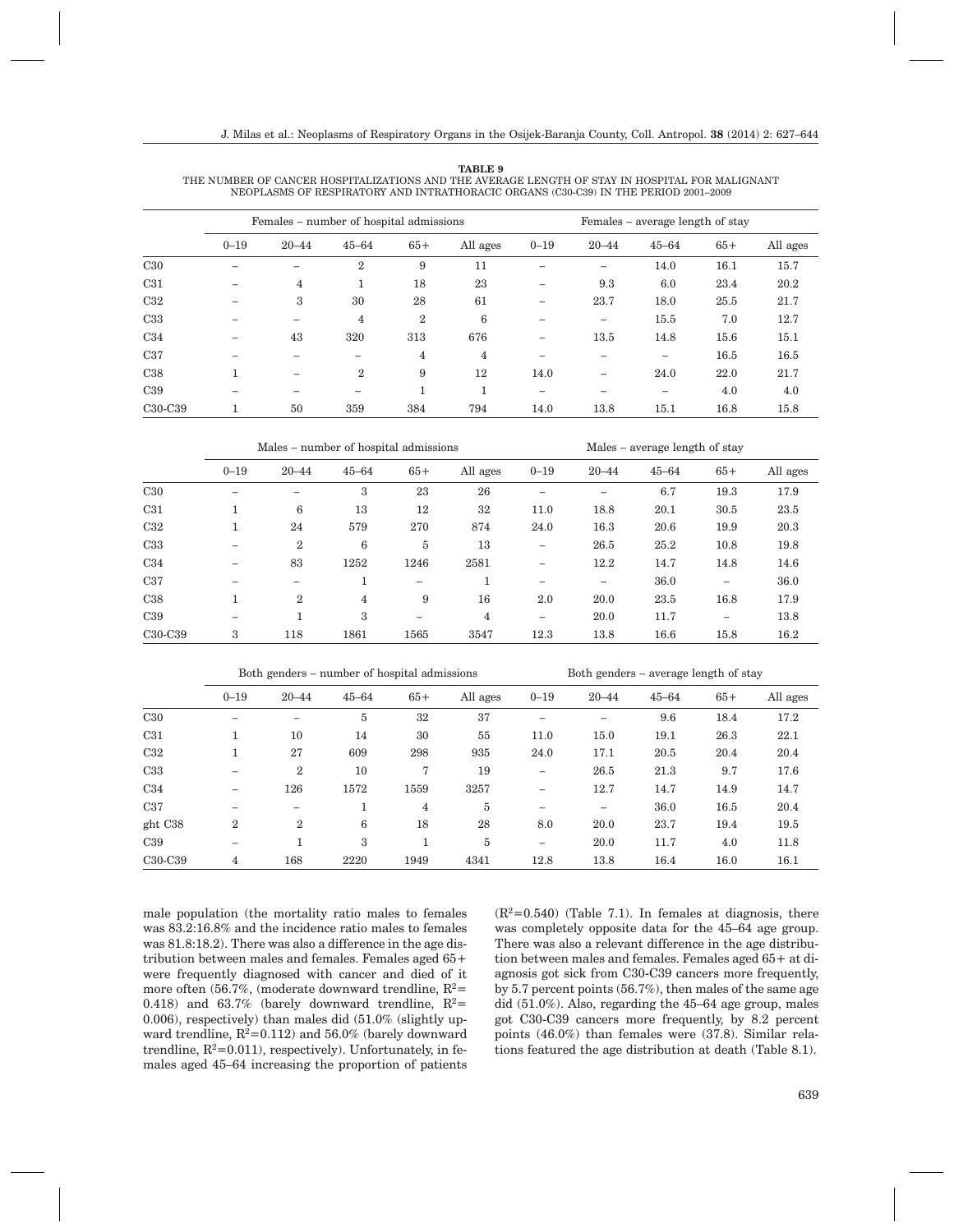|           |          | Females – number of hospital admissions |           |       |          | Females – average length of stay |           |           |       |          |
|-----------|----------|-----------------------------------------|-----------|-------|----------|----------------------------------|-----------|-----------|-------|----------|
| Year      | $0 - 19$ | $20 - 44$                               | $45 - 64$ | $65+$ | All ages | $0 - 19$                         | $20 - 44$ | $45 - 64$ | $65+$ | All ages |
| 2001      |          | 8                                       | 39        | 47    | 94       | -                                | 13.3      | 17.1      | 15.1  | 15.8     |
| 2002      |          | 5                                       | 45        | 53    | 103      | -                                | 8.4       | 12.0      | 16.8  | 14.3     |
| 2003      |          | 12                                      | 42        | 49    | 103      | -                                | 15.4      | 13.9      | 17.1  | 15.6     |
| 2004      |          | 5                                       | 25        | 31    | 61       |                                  | 21.4      | 15.4      | 11.7  | 14.0     |
| 2005      |          | -1                                      | 40        | 43    | 84       |                                  | 9.0       | 15.2      | 17.5  | 16.3     |
| 2006      |          | 6                                       | 46        | 40    | 92       | -                                | 10.0      | 19.3      | 17.4  | 17.9     |
| 2007      |          | $\overline{4}$                          | 44        | 41    | 89       |                                  | 15.3      | 17.5      | 20.1  | 18.6     |
| 2008      |          | $\overline{2}$                          | 29        | 48    | 80       | 14.0                             | 17.5      | 12.6      | 18.5  | 16.3     |
| 2009      |          | 7                                       | 49        | 32    | 88       | -                                | 12.0      | 12.5      | 15.2  | 13.4     |
| 2001-2009 |          | 50                                      | 359       | 384   | 794      | 14.0                             | 13.8      | 15.1      | 16.8  | 15.8     |

| TABLE 10                                                                                  |  |
|-------------------------------------------------------------------------------------------|--|
| THE YEARS OF DIAGNOSIS AND THE AVERAGE LENGTH OF STAY IN HOSPITAL FOR MALIGNANT NEOPLASMS |  |
| OF RESPIRATORY AND INTRATHORACIC ORGANS (C30-C39) IN THE PERIOD 2001–2009                 |  |

| Year      |          | Males – number of hospital admissions |           |       | Males – average length of stay |          |           |           |       |          |
|-----------|----------|---------------------------------------|-----------|-------|--------------------------------|----------|-----------|-----------|-------|----------|
|           | $0 - 19$ | $20 - 44$                             | $45 - 64$ | $65+$ | All ages                       | $0 - 19$ | $20 - 44$ | $45 - 64$ | $65+$ | All ages |
| 2001      |          | 24                                    | 193       | 183   | 401                            | 11.0     | 11.8      | 16.4      | 16.5  | 16.1     |
| 2002      |          | 29                                    | 232       | 171   | 432                            |          | 8.7       | 17.0      | 16.7  | 16.3     |
| 2003      |          | 11                                    | 225       | 174   | 411                            | 24.0     | 16.3      | 15.5      | 16.0  | 15.8     |
| 2004      | Ŧ.       | 10                                    | 214       | 193   | 418                            | 2.0      | 15.6      | 19.2      | 17.5  | 18.3     |
| 2005      |          | 13                                    | 208       | 170   | 391                            | -        | 18.2      | 19.1      | 16.2  | 17.8     |
| 2006      |          | 9                                     | 205       | 166   | 380                            |          | 21.8      | 16.8      | 15.0  | 16.1     |
| 2007      |          | 6                                     | 208       | 176   | 390                            |          | 11.8      | 14.8      | 16.1  | 15.4     |
| 2008      |          | 10                                    | 181       | 163   | 354                            |          | 14.3      | 14.5      | 13.6  | 14.1     |
| 2009      |          | 6                                     | 195       | 169   | 370                            | -        | 18.8      | 15.9      | 14.4  | 15.3     |
| 2001-2009 | 3        | 118                                   | 1861      | 1565  | 3547                           | 12.3     | 13.8      | 16.6      | 15.8  | 16.2     |

| Year      |          | Both genders – number of hospital admissions |           |       |          | Both genders – average length of stay |           |           |       |          |  |
|-----------|----------|----------------------------------------------|-----------|-------|----------|---------------------------------------|-----------|-----------|-------|----------|--|
|           | $0 - 19$ | $20 - 44$                                    | $45 - 64$ | $65+$ | All ages | $0 - 19$                              | $20 - 44$ | $45 - 64$ | $65+$ | All ages |  |
| 2001      |          | 32                                           | 232       | 230   | 495      | 11.0                                  | 12.2      | 16.5      | 16.2  | 16.1     |  |
| 2002      |          | 34                                           | 277       | 224   | 535      |                                       | 8.6       | 16.2      | 16.8  | 15.9     |  |
| 2003      | 1        | 23                                           | 267       | 223   | 514      | 24.0                                  | 15.8      | 15.3      | 16.3  | 15.7     |  |
| 2004      |          | 15                                           | 239       | 224   | 479      | 2.0                                   | 17.5      | 18.8      | 16.7  | 17.8     |  |
| 2005      |          | 14                                           | 248       | 213   | 475      |                                       | 17.6      | 18.4      | 16.5  | 17.5     |  |
| 2006      |          | 15                                           | 251       | 206   | 472      |                                       | 17.1      | 17.2      | 15.5  | 16.5     |  |
| 2007      |          | 10                                           | 252       | 217   | 479      | -                                     | 13.2      | 15.3      | 16.9  | 16.0     |  |
| 2008      |          | 12                                           | 210       | 211   | 434      | 14.0                                  | 14.8      | 14.2      | 14.7  | 14.5     |  |
| 2009      | -        | 13                                           | 244       | 201   | 458      | -                                     | 15.2      | 15.2      | 14.5  | 14.9     |  |
| 2001-2009 | 4        | 168                                          | 2220      | 1949  | 4341     | 12.8                                  | 13.8      | 16.4      | 16.0  | 16.1     |  |

In the 2001–2009 period, a total of 2,124 people were diagnosed with C30-C36 cancers and they were admitted to the OBC hospitals 4,341 times where they spent a total of 69,946 days. An average patient was admitted to hospital 2.04 times during the course of their illness with the average length of stay in hospital (LOSH) of 16.1 days (Table 9, Figure 10). The share of hospitalizations of patients under 45 years of age in the total hospitaliza-

tions amounted to 3.96%. The number of hospitalizations and the LOSH are both the greatest in the 45-64 group (2,220 admissions (or 51.14% of all admissions) and the average length of stay of 16.4 days). A bit smaller number of hospitalizations and a shorter length of stay were registered among patients aged 65+. The hospitalizations lasted 0.4 day longer in males than in females. As far as males from the 45-64 age group are concerned,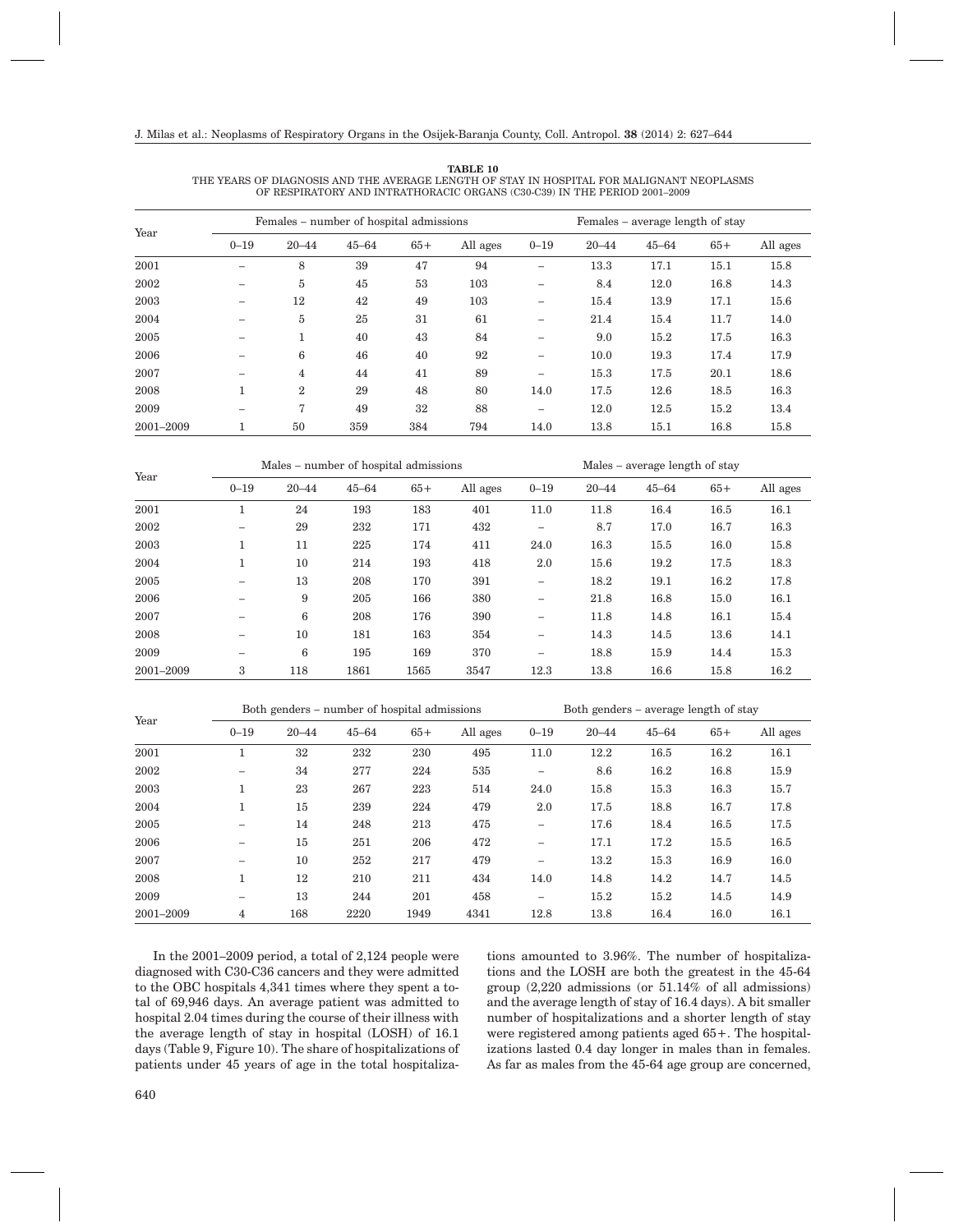

*Fig. 9. The age distribution for malignant neoplasms of respiratory and intrathoracic organs (C30-C39) in the period 2001–2009, both genders.*



*Fig. 10. Length of stay in hospital (LOSH, in days) for cancer group C30-C39 in the OBC in the 2001–2009 period. The downward trendline suggests that a weak relationship (R2=0,104) exists the LOSH and years and NOAH and year (R2=0.477) in both genders except for LOSH for C30-C39 cancer group in females (R2=0.031).*

they spent 1.5 days more in hospital on average than females did. Also, males from the 44-64 group spent 0.4 days more in hospital on average than males from the 65+ group did.

In both genders, the number of total hospitalizations in the period from 2001 to 2009 unequally but gradually fell (Table 10, Figure 10). The downward trendline from the year 2001 to the year 2009 was strong in males  $(R^2=0.477)$  and slightly in females  $(R^2=0.104)$ . The LOSH did not show any change in trend. It reached its peak in 2004 and 2005 in males and in 2006 and 2007 in females. Since this cancer group was typical for males, they con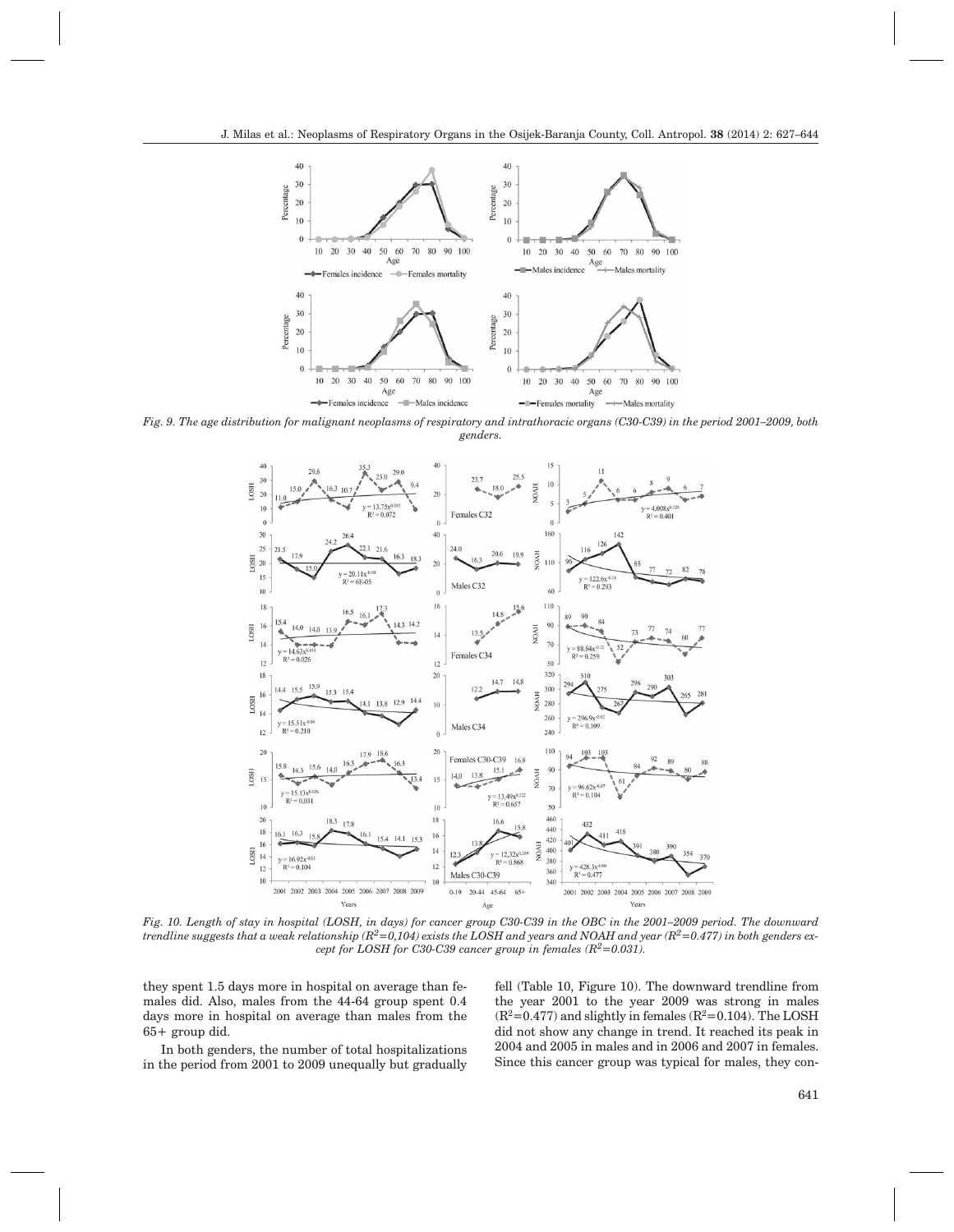stituted 81.7% of all hospitalizations and 82.02% of the total length of stay in hospital.

#### **Discussion**

The shortness of the time in which the data of cancer were collected and processed makes it difficult to indicate a particular tendency. In order to make the first assessment on the incidence and mortality trends, the subsequent nine-year period should be taken into consideration too. In the OBC, the C30-C39 cancer incidence rate corresponded in both genders to the C30-C39 cancer mortality rate due to the high fatality of lung cancer. In the 1990s, there was a decline in the C30-C39 cancer incidence rate in developed countries, especially in males, due to various preventive measures<sup>15</sup>. In the OBC, the incidence rate of respective cancer group decreases in both genders. This downward trend is moderate in males and very weak in females. Although weak, there is upward trend of incidence rate in females aged 45–64 years. Some indicators show that the overall smoking prevalence in Croatia decreased by 5.2% during 1994–2005 period, which was much more dominant among females  $(-9.9\%)$  than among males  $(-0.3\%)^{16}$ . It is hard to believe that this positive change can have such a quick impact on general decline in the incidence rate of C30-C39 cancer in the OBC. If it is true, the prevalence of smoking habit appears to be higher in the east regions of inland Croatia (the OBC is part of east region called Slavonia which is depicted as the region with the highest prevalence of cigarette smoking in males) and the north Adriatic region than in other regions<sup>17,18</sup>. A potential impact of the Homeland War (1991–1995) on the occurrence of lung cancer (as the most frequent cancer site among this cancer group) in the OBC has not been researched yet. This impact might be taken into account due to the devastation of the heavy metal industry in Osijek which is the county centre and hosts 1/3 of the county inhabitants. The age standardized incidence rates in females are more then 6-fold lower than in males, which is similar to the national data. Comparing to the data on the national level in males, the C30-C39 cancer age-standardized incidence rate in the OBC was higher and the corresponding mortality rate was not significantly lower. In other words, the incidence and mortality rates in the OBC were among the highest in Europe, though the data on females do not fit into that assertion since they reveal lower rates compared to the Croatian and EU average<sup>19-22</sup>. Unfortunately, the mortality rate in both genders increases, however, in males very slowly, while the rate in females increases moderately.

With respect to the entire OBC cancer population, the median age at diagnosis (MADg) of C30-C39 cancers was 64.5 years, which implies the fact that C30-C39 cancer patients were diagnosed with cancer 2.5 years later on average than the total cancer patient corpus in the OBC (females 61.3 and males 64.1 years)<sup>9</sup>. In both genders, MADg increased strongly  $(R^2=0.736)$  as a result of extremely strong upward trend in males  $(R^2=0.869)$  due to

sixfold greater numerical dominance of males. A similar trend has been reported in many European countries<sup>23</sup>, but in Australia, the median age at diagnosis in both genders of C30-C39 cancers was 70 years in 2008<sup>24</sup>. There were strong upward MADg trends in males aged 45–64 and 65+ years for C34 and C30-C39 group indicating that the age at diagnosis of this cancer group moves into the older age group.

The fact that the median age at death (MAD) was 66.2 years suggests that patients in the OBC survived an average of only 1.7 years after the diagnosis, which is two times less than in the USA<sup>25</sup>. There was strong upward MAD trend in males for C34 and in both genders for whole cancer group.

Despite a raised survival rate from many other types of cancer in recent years, C30-C39 cancers are still the most lethal ones, one of the most common cancers in Europe and are accompanied with the lowest 5-year relative survival rate in both genders. This rate amounts to approximately 15%. Such a low relative survival rate is mainly caused by the time and the stage of the illness when the diagnosis is made and hence at that moment, these cancers are often well-advanced and treatment options are limited<sup>26,27</sup>. Lung cancer in Croatia was the most common cancer in males and the fifth most common cancer in females<sup>20</sup>. Unfortunately, it is difficult to find more recent data on the survival from C30-C39 cancer in Croatia. The available literature includes only one study on 5-year cancer survival prepared in 2006 and it elaborates the data on cancer from 1988 to 1998 in Croatia. In the OBC, the 5-year relative survival rate was similar to that in Europe and the USA<sup>26</sup>. It should be noted that every Croatian citizen has an equal right to the highest level of medical care regardless of their financial status. In many developed countries, the highest health care quality is reserved to those who can pay for it. Therefore, the data presented in this article should be deemed as representative in terms of the OBC despite some limitations listed below. The authors share an opinion that these limitations do not significantly influence the final data and conclusions.

An average hospitalized patient is admitted to hospital two times during the course of their illness and stayed there for 16.1 days on average. Unfortunately, mandatory hospital reports did not encompass data on the performed procedures, so it is difficult (fields for these data are empty) to compare the length of stay in hospital in the OBC with those from other countries, except just for the sake of general information. In some hospital in the USA, the average length of stay due to lung cancer was 8 days while this figure in the OBC was  $14.7 \text{ days}^{28}$ . The number of hospital admissions decreased strong in males and slightly in females over the 2001–2009 period. However, both genders slightly extended their length of stay in hospitals on average. Females stay shorter 0.4 day in hospital.

The cancer of the respiratory system (especially lung cancer) is on a global scale, as well as in the OBC, still a very large problem due to its high mortality. In some de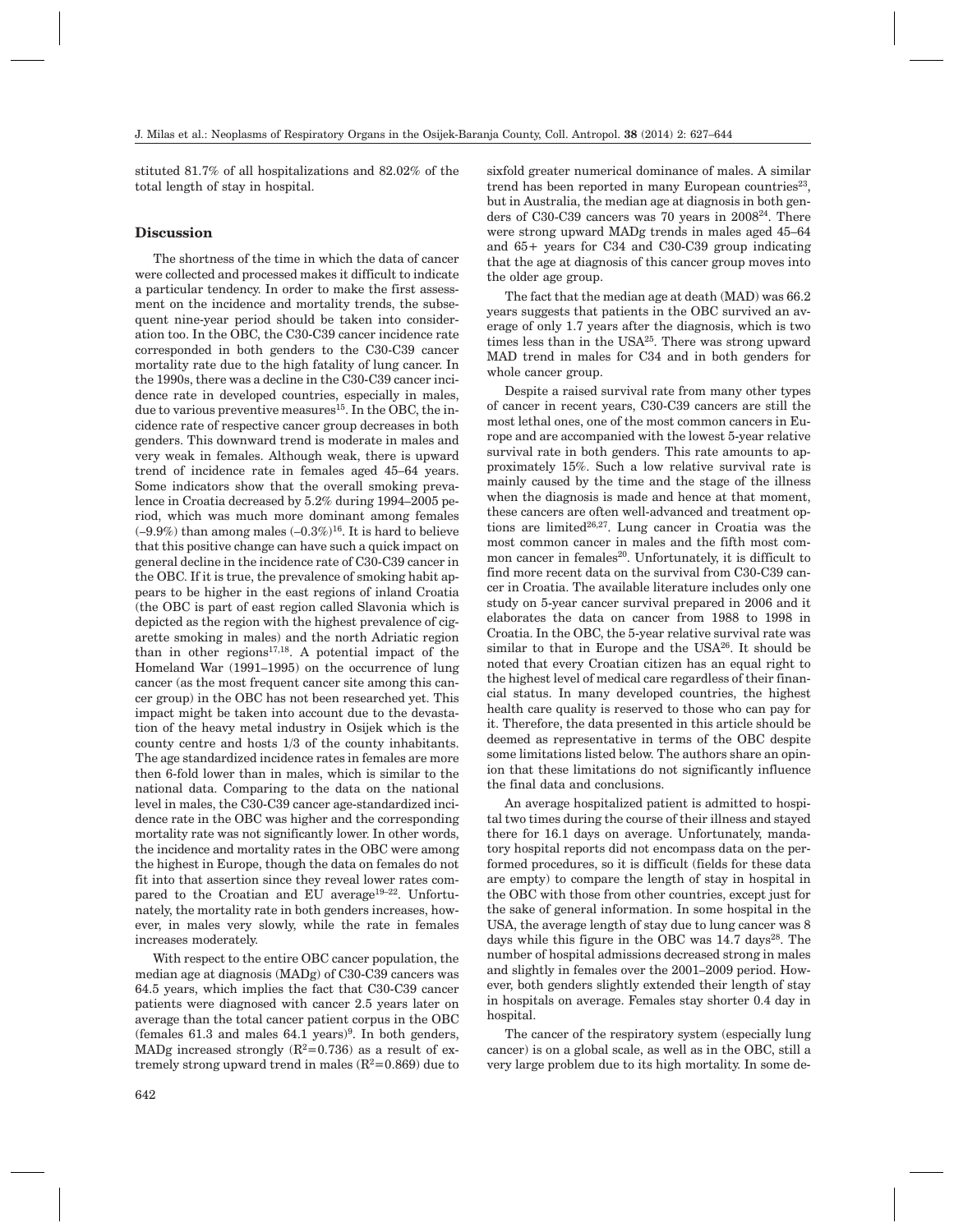veloped countries, the incidence of this cancer has decreased as a result of long-running campaign against smoking. In Croatia, including the OBC, such a campaign was initiated relatively late (in 1996). Moreover, the period of monitoring of this cancer group was short and thus one can not (in our opinion) connect the decreased incidence of cancer of the respiratory system in the OBC with the campaign against smoking. The fact is that the 5-year survival rate of patients with the cancer of respiratory system is similar to the respective EU average. This information indicates that the level of the quality of care of patients with the cancer of respiratory system in the OBC is at the same level of the quality of

#### **REFERENCES**

1. BRAY F, SANKILA R, FERLAY J, PARKIN DM, Eur J Cancer, 38 (2002) 99. — 2. INTERNATIONAL AGENCY FOR RESEARCN ON CANCER, Estimated cancer Incidence, Mortality, Prevalence and Disability-adjusted life years (DALYs) Worldwide in 2008, GLOBOCAN 2008, accessed 01.04.2013. Available from: URL: http://globocan.iarc.fr/. — 3. INTERNATIONAL AGENCY FOR RESEARCN ON CANCER, European Union (27), Most frequent cancers in both sexes, 2012, accessed 01. 04.2013. Available from: URL: http://eco.iarc.fr/EUCAN/Country.aspx? ISOCountryCd=930#tabs-both. — 4. LEE PN, FOREY BA, COOMBS KJ, BMC Cancer, 12 (2012) 385. DOI: 10.1186/1471-2407-12-385. — 5. JHA P, RAMASUNDARAHETTIGE C, LANDSMAN V, ROSTRON B, THUN M, ANDERSON RN, MCAFEE T, PETO R, N Engl J Med, 368 (2013) 341. DOI: 10.1056/NEJMsa1211128. — 6. BRANICA BV, SMOJ-VER-JEZEK S, JUROS Z, GRGIĆ S, SRPAK N, MITRECIĆ D, GAJOVIĆ S, Coll Antropol, 34 (2010) 159. — 7. AMERICAN CANCER SOCIETY, Cancer facts and figures 2008, American Cancer Society, Atlanta, accessed 01.04.2013. Available from: URL: http://www.cancer.org/acs/groups/  $controlZnho/document/2no{(quantest)}/document/2008cafffinal(1000c)$ JEMAL A, CLEGG LX, WARD E, RIES LA, WU X, JAMISON PM, WIN-GO PA, HOWE HL, ANDERSON RN, EDWARDS BK. Cancer, 101 (2004)  $3.$  DOI  $10.1002$ /cncr.20288.  $-$  9. MILAS J, SAMARDŽIĆ S, MIŠKULIN M, Coll Antropol, 37 (2013) 1209. — 10. CROATIAN NATIONAL CAN-CER REGISTRY, Cancer Incidence in Croatia (Croatian National Institute of Public Health, Zagreb, 2006). — 11. BRACKLEY ME, PENNING MJ, LESPERANCE ML, Int J Equity Health, 5 (2006) 12. DOI: 10.1186/ 1475-9276-5-12. — 12. YOUNG JL, The hospital-based cancer registry. In: JENSEN OM, PARKIN DM, MACLENNAN R, MUIR CS, SKEET RG (Eds) Cancer registration principles and methods (Lyon, France, IARC, 1991, accessed 01.04.2013. Available from: URL: http://www.iarc.fr/en/ publications/pdfs-online/epi/sp95/sp95-chap13.pdf. — 13. AHMAD O, BOSCHI-PINTO C, LOPEZ A, MURRAY C, LOZANO R, INOUE M, Age standardization of rates: a new WHO standard. In GPE Discussion Paper Series: no31, World Health Organization, 2000, accessed 01.04.2013. Available from: URL: http://www.who.int/healthinfo/paper31.pdf. — 14. HEIDELBERG, GERMANY, SAS International, SAS Statistic software version 9.1, accessed 01.04.2013. Available from: URL: http://www. sas. com. — 15. THE NHS INFORMATION CENTRE FOR HEALTH AND SOCIAL CARE, Statistics on smoking: England, 2011, accessed 01.04. 2013. Available from: URL: https://catalogue.ic.nhs.uk/publications/pubthis care in the EU. The health authorities should work on maintaining the quality of primary and hospital care as well on raising the people's awareness of the problem through preventive programs.

### *Limitations*

Patients who were treated outside the two hospitals in the OBC are not registered with the IPHO. Despite the efforts to obtain this information (it exist at the national level) in its original form, the authors were unable to obtain those data for unknown reasons. Therefore, these data on cancer in the OBC may differ from official state data on cancer in the OBC.

lic-health/smoking/smok-eng-2011/smok-eng-2011-rep.pdf. — 16. PA-DJEN I, DABIĆ M, GLIVETIĆ T, BILOGLAV Z, BIOCINA-LUKENDA SD, LUKENDA J, Cent Eur J Public Health, 20 (2012) 5, accessed 01. 04.2013. Available from: URL: http://bib.irb.hr/datoteka/578366.Padjen\_ et\_al\_health\_pdf.pdf. — 17. KOVAČIĆ L, GAZDEK D, SAMARDZIĆ S, Acta Med Croatica, 61 (2007) 281. - 18. SAMARDŽIĆ S, PRISTAS I, MAVRINAC GV, Coll Antropol, 33(supl 1) (2009) 61, accessed 01.04.2013. Available from: URL: http://hrcak.srce.hr/file/62336. - 19. JANKOVIĆ M, SAMARŽIJA M, JAKOPOVIĆ M, KULIS T, ZNAOR A, Croat Med J, 53 (2012) 93. DOI: 10.3325/cmj.2012.53.93. — 20. BRAY FI, WEIDER-PASS E, Int J Cancer, 126 (2010) 1454. DOI: 10.1002/ijc.24855. — 21. FERLAY J, SHIN HR, BRAY F, FORMAN D, MATHERS C, PARKIN DM, GLOBOCAN 2008, cancer incidence and mortality worldwide: IARC CancerBase No. 10. Lyon, France, International Agency for Research on Cancer, 2010, accessed 01.04.2013. Available from: URL: http://globocan. iarc.fr. - 22. POLIĆ-VIZINTIN M, VUKUSIĆ I, LEPPÉE M, ERCEG D, ^ULIG J, Coll Antropol, 29 (2005) 559. — 23. JANSSEN-HEIJNEN ML, COEBERGH JW, Lung Cancer, 41 (2003) 245. — 24. YOULDEN DR, CRAMB SM, BAADE PD, Current status of lung cancer in Queensland: 1982 to 2004, Viertel Centre for Research in Cancer Control, The Cancer Council Queensland. Brisbane, Queensland, 2007, accessed 01.04.2013. Available from: URL: http://www.cancerqld.org.au/icms\_docs/60141\_Current status of lung cancer in Queensland  $1982-2004$ .pdf.  $- 25$ . Lung Carcinoma: Tumors of the Lungs, Merck Manual Professional Edition, Online edition Retrieved 2007-08-15, accessed 01.04.2013. Available from: URL: http://www.merckmanuals.com/professional/pulmonary\_disorders/tumors\_of\_the\_lungs/lung\_carcinoma.html?qt=&sc=&alt=. — 26. COLEMAN MP, GATTA G, VERDECCHIA A, ESTÈVE J, SANT M, STORM H, ALLEMANI C, CICCOLALLO L, SANTAQUILANI M, BER-RINO F; EUROCARE WORKING GROUP, Ann Oncol, 14(supl 5) (2003) v128. DOI: 10.1093/annonc/mdg756. — 27. SPIRO SG, SILVESTRI GA, Am J Respir Crit Care Med, 172 (2005) 523. DOI: 10.1164/rccm.200504- 531OE. — 28. DEPARTMALEST OF STATE HEALTH SERVICES (DSHS), TEXAS HEALTH CARE INFORMATION COLLECTION (THCIC), CENTER FOR HEALTH STATISTICS, Statistical Brief: Hospital Stays for Lung Cancer, 2008, Texas Departmalest of State Health Services, 2010, accessed 01.04.2013. Available from: URL: http://www. dshs.state.tx.us/thcic/publications/hospitals/Hospital-Stays-for-Lung- Cancer\_ 2008.doc.

#### *J. Milas*

*»J. J. Strossmayer« University, School of Medicine, Huttlerova 4, 31 000 Osijek, Croatia e-mail: josip.milas@os.t-com.hr*